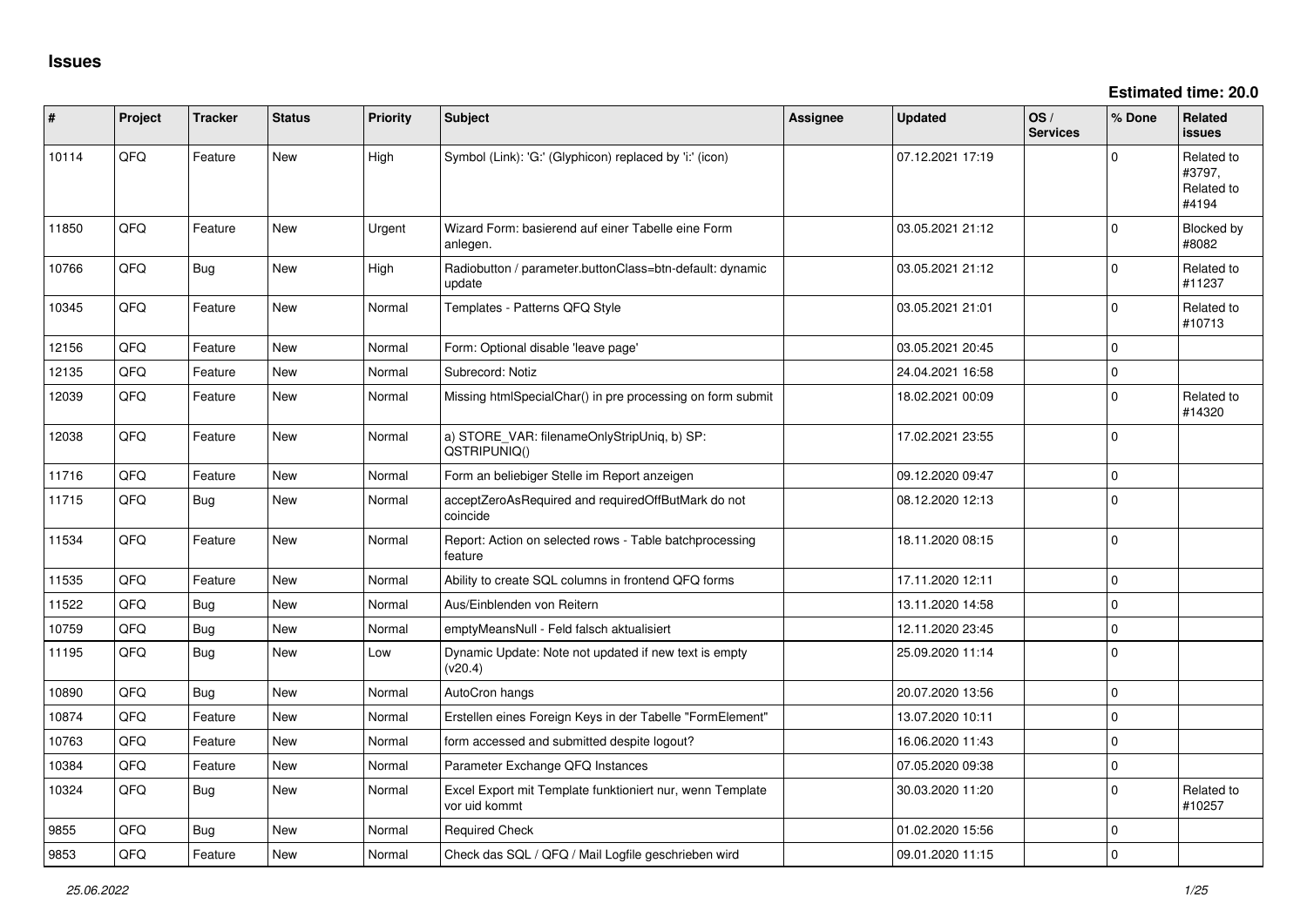| $\sharp$ | Project | <b>Tracker</b> | <b>Status</b> | <b>Priority</b> | <b>Subject</b>                                                                                                                                      | <b>Assignee</b>     | <b>Updated</b>   | OS/<br><b>Services</b> | % Done      | Related<br>issues                                                      |
|----------|---------|----------------|---------------|-----------------|-----------------------------------------------------------------------------------------------------------------------------------------------------|---------------------|------------------|------------------------|-------------|------------------------------------------------------------------------|
| 14185    | QFQ     | Feature        | <b>New</b>    | Normal          | External/Autocron.php - better suitable directory                                                                                                   | Support: System     | 28.05.2022 11:03 |                        | 0           |                                                                        |
| 12490    | QFQ     | Feature        | New           | Normal          | Loading Plugins in QFQ - see what tinymce does. (lazy<br>loading)                                                                                   | Benjamin Baer       | 08.06.2022 10:37 |                        | $\mathbf 0$ | Related to<br>#12611,<br>Related to<br>#10013,<br>Related to<br>#7732  |
| 12556    | QFQ     | Feature        | New           | Normal          | Pills Title: colored = static or dynamic on allrequiredgiven                                                                                        | Benjamin Baer       | 19.03.2022 17:49 |                        | $\mathbf 0$ |                                                                        |
| 13528    | QFQ     | <b>Bug</b>     | <b>New</b>    | Normal          | qfq.io > releases: es wird kein neues Release angelegt                                                                                              | Benjamin Baer       | 19.03.2022 17:46 |                        | $\mathbf 0$ |                                                                        |
| 13647    | QFQ     | Bug            | New           | Normal          | Autofocus funktioniert nicht auf Chrome                                                                                                             | Benjamin Baer       | 19.03.2022 17:44 |                        | $\pmb{0}$   |                                                                        |
| 12476    | QFQ     | Feature        | New           | Normal          | clearMe: a) should trigger 'dirty', b) sticky on textarea resize                                                                                    | Benjamin Baer       | 04.01.2022 08:40 |                        | $\mathbf 0$ | Related to<br>#9528                                                    |
| 11237    | QFQ     | Bug            | New           | High            | Radiobutton / parameter.buttonClass= btn-default - kein dirty<br>Trigger                                                                            | Benjamin Baer       | 03.05.2021 21:12 |                        | $\mathbf 0$ | Related to<br>#10766                                                   |
| 11057    | QFQ     | Bug            | New           | High            | Checkboxes ohne span.checkmark im Report werden<br>ausgeblendet                                                                                     | Benjamin Baer       | 03.05.2021 21:12 |                        | $\mathbf 0$ | Related to<br>#11039                                                   |
| 14305    | QFQ     | <b>Bug</b>     | <b>New</b>    | Normal          | Inline Report editing does not create history entries                                                                                               | Carsten Rose        | 10.06.2022 11:55 |                        | $\mathbf 0$ |                                                                        |
| 14304    | QFQ     | Bug            | New           | Normal          | table sorter view safer does not work                                                                                                               | Carsten Rose        | 10.06.2022 11:49 |                        | $\mathbf 0$ |                                                                        |
| 14090    | QFQ     | Feature        | <b>New</b>    | Normal          | Nützliche _script funktionen                                                                                                                        | Carsten Rose        | 28.05.2022 11:03 |                        | 0           |                                                                        |
| 14233    | QFQ     | <b>Bug</b>     | New           | Normal          | AS _link: question - HTML is not rendered                                                                                                           | <b>Carsten Rose</b> | 28.05.2022 11:02 |                        | $\mathbf 0$ |                                                                        |
| 14187    | QFQ     | Feature        | New           | High            | qfq.log: show current URL                                                                                                                           | Carsten Rose        | 28.05.2022 11:02 |                        | $\mathbf 0$ | Related to<br>#13933,<br>Related to<br>#12532,<br>Related to<br>#11893 |
| 14077    | QFQ     | <b>Bug</b>     | <b>New</b>    | Normal          | As _link: Attribute 'class' missing by r:1 and r:3 - but should<br>set                                                                              | <b>Carsten Rose</b> | 28.05.2022 11:02 |                        | $\mathbf 0$ | Related to<br>#5342,<br>Related to<br>#4343                            |
| 10979    | QFQ     | Feature        | <b>New</b>    | Normal          | Ajax Calls an API - dataReport                                                                                                                      | Carsten Rose        | 11.05.2022 12:15 |                        | $\mathbf 0$ |                                                                        |
| 14091    | QFQ     | <b>Bug</b>     | New           | Normal          | inconsistent template path for twig                                                                                                                 | <b>Carsten Rose</b> | 19.04.2022 18:36 |                        | 0           |                                                                        |
| 13451    | QFQ     | Bug            | New           | Normal          | Character Counter / Max Character: Problem in Safari                                                                                                | <b>Carsten Rose</b> | 15.04.2022 17:18 |                        | $\mathbf 0$ |                                                                        |
| 12714    | QFQ     | Bug            | New           | Normal          | Conversion of GIF to PDF broken when GIF contains Alpha.                                                                                            | Carsten Rose        | 19.03.2022 17:49 |                        | $\pmb{0}$   |                                                                        |
| 12512    | QFQ     | Bug            | New           | Normal          | Some MySQL Installation can't use 'stored procedures'                                                                                               | Carsten Rose        | 19.03.2022 17:48 |                        | $\pmb{0}$   |                                                                        |
| 12520    | QFQ     | <b>Bug</b>     | New           | Normal          | Switch FE User: still active even FE User session expired                                                                                           | Carsten Rose        | 19.03.2022 17:48 |                        | $\pmb{0}$   |                                                                        |
| 12581    | QFQ     | <b>Bug</b>     | New           | Normal          | Form.forward=close: Record 'new' in new browser tab ><br>save (& close) >> Form is not reloaded with new created<br>record id and stays in mode=new | Carsten Rose        | 19.03.2022 17:48 |                        | $\mathbf 0$ |                                                                        |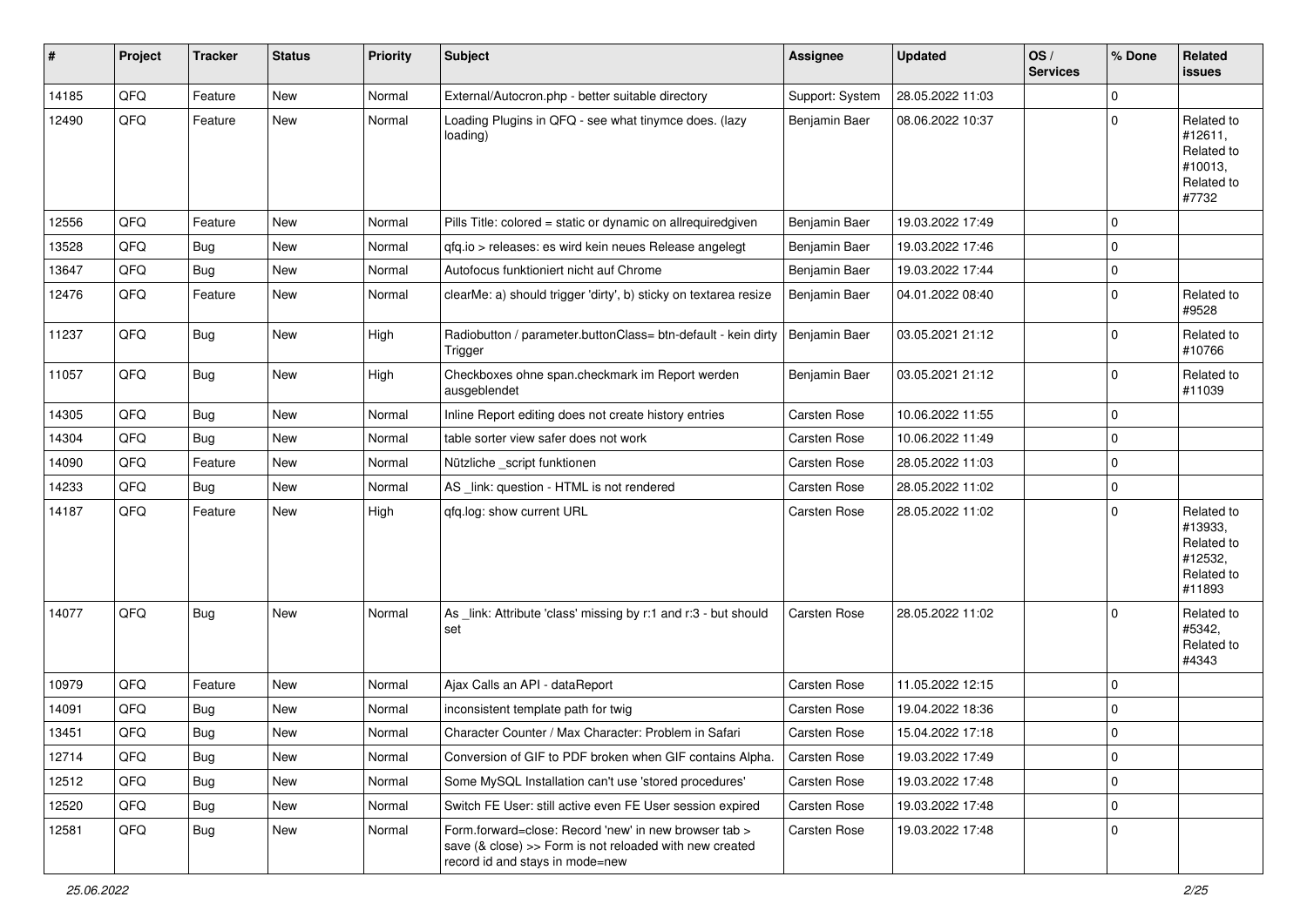| #     | Project | <b>Tracker</b> | <b>Status</b> | <b>Priority</b> | <b>Subject</b>                                                                                                                        | <b>Assignee</b>     | <b>Updated</b>   | OS/<br><b>Services</b> | % Done      | Related<br><b>issues</b>                      |
|-------|---------|----------------|---------------|-----------------|---------------------------------------------------------------------------------------------------------------------------------------|---------------------|------------------|------------------------|-------------|-----------------------------------------------|
| 12603 | QFQ     | Feature        | <b>New</b>    | Normal          | Dropdown (Select), Radio, checkbox:<br>itemListAlways={{!SELECT key, value}}                                                          | Carsten Rose        | 19.03.2022 17:47 |                        | $\Omega$    |                                               |
| 12664 | QFQ     | Feature        | <b>New</b>    | Normal          | TinyMCE: report/remove malicous HTML/JS Code                                                                                          | Carsten Rose        | 19.03.2022 17:47 |                        | $\Omega$    | Related to<br>#14320                          |
| 12716 | QFQ     | <b>Bug</b>     | <b>New</b>    | Normal          | template group: Pattern only applied to first instance                                                                                | <b>Carsten Rose</b> | 19.03.2022 17:47 |                        | $\Omega$    |                                               |
| 13331 | QFQ     | <b>Bug</b>     | <b>New</b>    | Normal          | Multi Form: Clear Icon misplaced                                                                                                      | Carsten Rose        | 19.03.2022 17:47 |                        | $\Omega$    |                                               |
| 13332 | QFQ     | Bug            | <b>New</b>    | Normal          | Multi Form: Required Felder werden visuell nicht markiert.                                                                            | <b>Carsten Rose</b> | 19.03.2022 17:47 |                        | $\Omega$    |                                               |
| 13460 | QFQ     | <b>Bug</b>     | <b>New</b>    | Normal          | Doc: Password set/reset  password should not processed<br>with 'html encode'                                                          | Carsten Rose        | 19.03.2022 17:46 |                        | $\Omega$    |                                               |
| 13467 | QFQ     | Feature        | <b>New</b>    | Normal          | ChangeLog Generator                                                                                                                   | <b>Carsten Rose</b> | 19.03.2022 17:46 |                        | $\Omega$    | Related to<br>#11460                          |
| 13592 | QFQ     | Bug            | <b>New</b>    | Normal          | QFQ Build Queue: das vergeben von Tags klappt nicht. Es<br>werden keine Releases gebaut.                                              | Carsten Rose        | 19.03.2022 17:45 |                        | $\Omega$    |                                               |
| 13700 | QFQ     | Feature        | <b>New</b>    | Normal          | Redesign gfg.io Seite                                                                                                                 | <b>Carsten Rose</b> | 19.03.2022 17:43 |                        | $\Omega$    |                                               |
| 13841 | QFQ     | Feature        | <b>New</b>    | Normal          | Create PDF via iText - evaluate                                                                                                       | <b>Carsten Rose</b> | 19.03.2022 17:42 |                        | $\Omega$    |                                               |
| 13843 | QFQ     | Feature        | <b>New</b>    | Normal          | Create JWT via QFQ                                                                                                                    | Carsten Rose        | 19.03.2022 17:42 |                        | $\Omega$    |                                               |
| 4413  | QFQ     | Feature        | <b>New</b>    | Normal          | fieldset: show/hidden, modeSql, dynamicUpdate                                                                                         | <b>Carsten Rose</b> | 09.02.2022 15:19 |                        | $\Omega$    |                                               |
| 13706 | QFQ     | Bug            | <b>New</b>    | Normal          | Wrong CheckType in FieldElement LastStatus of Form Cron                                                                               | <b>Carsten Rose</b> | 21.01.2022 18:20 |                        | $\mathbf 0$ |                                               |
| 13659 | QFQ     | Bug            | <b>New</b>    | Normal          | wrong sanitize class applied to R-store                                                                                               | <b>Carsten Rose</b> | 15.01.2022 14:23 |                        | $\Omega$    |                                               |
| 12327 | QFQ     | Bug            | <b>New</b>    | Normal          | Copy to clipboard: Glyphicon can not be changed                                                                                       | <b>Carsten Rose</b> | 27.12.2021 17:59 |                        | $\Omega$    |                                               |
| 12544 | QFQ     | Feature        | <b>New</b>    | High            | a) ' AS _link' new also as ' AS _format', b) sortierung via<br>'display: none;', c) '_format' benoeitgt nicht zwingend<br>u/U/p/m/z/d | <b>Carsten Rose</b> | 14.12.2021 16:03 |                        | $\Omega$    |                                               |
| 12702 | QFQ     | <b>Bug</b>     | <b>New</b>    | High            | templateGroup: broken in multiDb Setup                                                                                                | <b>Carsten Rose</b> | 14.12.2021 16:02 |                        | $\Omega$    |                                               |
| 12545 | QFQ     | Bug            | <b>New</b>    | Urgent          | sql.log not created / updated                                                                                                         | Carsten Rose        | 14.12.2021 16:02 |                        | $\Omega$    |                                               |
| 12974 | QFQ     | <b>Bug</b>     | <b>New</b>    | High            | Sanitize Queries in Action-Elements                                                                                                   | <b>Carsten Rose</b> | 07.12.2021 17:19 |                        | $\Omega$    |                                               |
| 12670 | QFQ     | <b>Bug</b>     | <b>New</b>    | High            | Dropdown-Menu classes können nicht mehr angegeben<br>werden                                                                           | <b>Carsten Rose</b> | 07.12.2021 17:19 |                        | $\Omega$    |                                               |
| 12532 | QFQ     | Feature        | <b>New</b>    | High            | SIP-Parameter bei Seitenaufruf in Browser-Console<br>anzeigen                                                                         | Carsten Rose        | 07.12.2021 17:19 |                        | $\Omega$    | Related to<br>#11893,<br>Related to<br>#14187 |
| 12513 | QFQ     | <b>Bug</b>     | <b>New</b>    | High            | Implement server side check of maxlength                                                                                              | <b>Carsten Rose</b> | 07.12.2021 17:19 |                        | $\Omega$    |                                               |
| 12186 | QFQ     | Feature        | <b>New</b>    | High            | TinyMCE Config für Objekte                                                                                                            | <b>Carsten Rose</b> | 07.12.2021 17:19 |                        | $\Omega$    | <b>Blocks</b><br>#12632                       |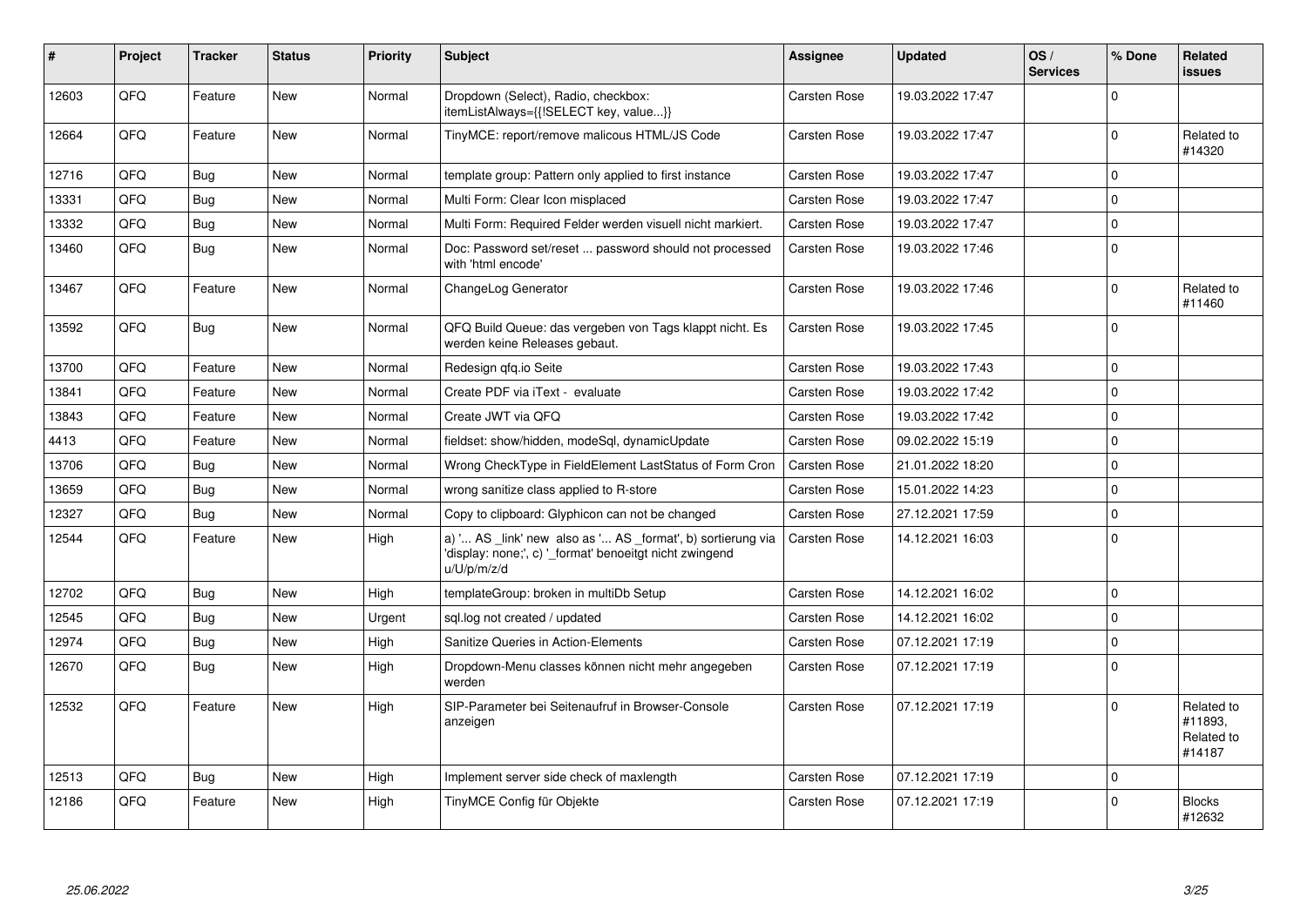| #     | Project | <b>Tracker</b> | <b>Status</b> | <b>Priority</b> | <b>Subject</b>                                                                                                 | Assignee     | <b>Updated</b>   | OS/<br><b>Services</b> | % Done   | Related<br><b>issues</b>                      |
|-------|---------|----------------|---------------|-----------------|----------------------------------------------------------------------------------------------------------------|--------------|------------------|------------------------|----------|-----------------------------------------------|
| 11702 | QFQ     | Feature        | New           | Normal          | HTML Special Char makes no sense for 'allbut' if '&' is<br>forbidden                                           | Carsten Rose | 07.12.2021 16:35 |                        | $\Omega$ | Related to<br>#5112,<br>Related to<br>#14320  |
| 13354 | QFQ     | Feature        | <b>New</b>    | Normal          | Using Websocket in QFQ                                                                                         | Carsten Rose | 10.11.2021 15:47 |                        | 0        |                                               |
| 9013  | QFQ     | Bug            | <b>New</b>    | Normal          | Error in Twig template not handled                                                                             | Carsten Rose | 20.10.2021 13:43 |                        | 0        |                                               |
| 5305  | QFQ     | Bug            | New           | Normal          | Upload FormElement: nicht disabled by readonly Form                                                            | Carsten Rose | 16.06.2021 13:43 |                        | 0        | Related to<br>#9347,<br>Related to<br>#9834   |
| 12679 | QFQ     | Feature        | <b>New</b>    | Normal          | tablesorter: custom column width                                                                               | Carsten Rose | 16.06.2021 11:10 |                        | 0        |                                               |
| 9347  | QFQ     | Bug            | <b>New</b>    | High            | FE.type=upload with dynamic show/hidden: required not<br>detected                                              | Carsten Rose | 12.06.2021 10:40 |                        | 0        | Related to<br>#5305,<br>Related to<br>#12398  |
| 11460 | QFQ     | Feature        | <b>New</b>    | Normal          | Easier creation of changelog: gitchangelog                                                                     | Carsten Rose | 12.06.2021 10:20 |                        | 0        | Related to<br>#13467                          |
| 6261  | QFQ     | Feature        | New           | Normal          | Persistent SIP                                                                                                 | Carsten Rose | 12.06.2021 09:07 |                        | 0        | Related to<br>#10819                          |
| 6723  | QFQ     | Feature        | <b>New</b>    | Normal          | Report QFQ Installation and Version                                                                            | Carsten Rose | 12.06.2021 09:07 |                        | 0        |                                               |
| 9348  | QFQ     | Feature        | <b>New</b>    | Normal          | defaultThumbnailSize: pre render thumbnails                                                                    | Carsten Rose | 12.06.2021 09:05 |                        | 0        |                                               |
| 7890  | QFQ     | Bug            | New           | Normal          | FormElement 'required': extraButtonInfo not aligned                                                            | Carsten Rose | 11.06.2021 21:17 |                        | 0        | Related to<br>#11517                          |
| 9531  | QFQ     | Bug            | New           | High            | FE File: Dynamic Update / modeSql / required detected even<br>it not set                                       | Carsten Rose | 11.06.2021 20:32 |                        | 0        | Related to<br>#12398                          |
| 12632 | QFQ     | Feature        | New           | Normal          | TinyMCE: Prepare CSS classes for images                                                                        | Carsten Rose | 04.06.2021 14:35 |                        | 100      | Blocked by<br>#12186                          |
| 11893 | QFQ     | Feature        | <b>New</b>    | High            | Broken SIP: a) only report one time, b) only report in main<br>column                                          | Carsten Rose | 12.05.2021 12:13 |                        | 0        | Related to<br>#12532,<br>Related to<br>#14187 |
| 9221  | QFQ     | Feature        | <b>New</b>    | Normal          | typeAhead: Zeichenlimite ausschalten                                                                           | Carsten Rose | 08.05.2021 17:06 |                        | 0        |                                               |
| 12412 | QFQ     | Feature        | <b>New</b>    | Normal          | Action/Escape qualifier 'e' (empty), '0': if given, an empty<br>string (or '0') will be treated as 'not found' | Carsten Rose | 08.05.2021 09:40 |                        | 0        | Related to<br>#12413,<br>Related to<br>#10012 |
| 12465 | QFQ     | Feature        | New           | Normal          | QFQ Function: use in FE to fill StoreRecord                                                                    | Carsten Rose | 05.05.2021 21:58 |                        | 0        |                                               |
| 8962  | QFQ     | Feature        | New           | High            | allow for form fields with identical names                                                                     | Carsten Rose | 03.05.2021 21:14 |                        | 0        |                                               |
| 8668  | QFQ     | <b>Bug</b>     | New           | High            | Pill disabled: dyamic mode 'hidden' not respected - FE is still   Carsten Rose<br>required                     |              | 03.05.2021 21:14 |                        | 0        |                                               |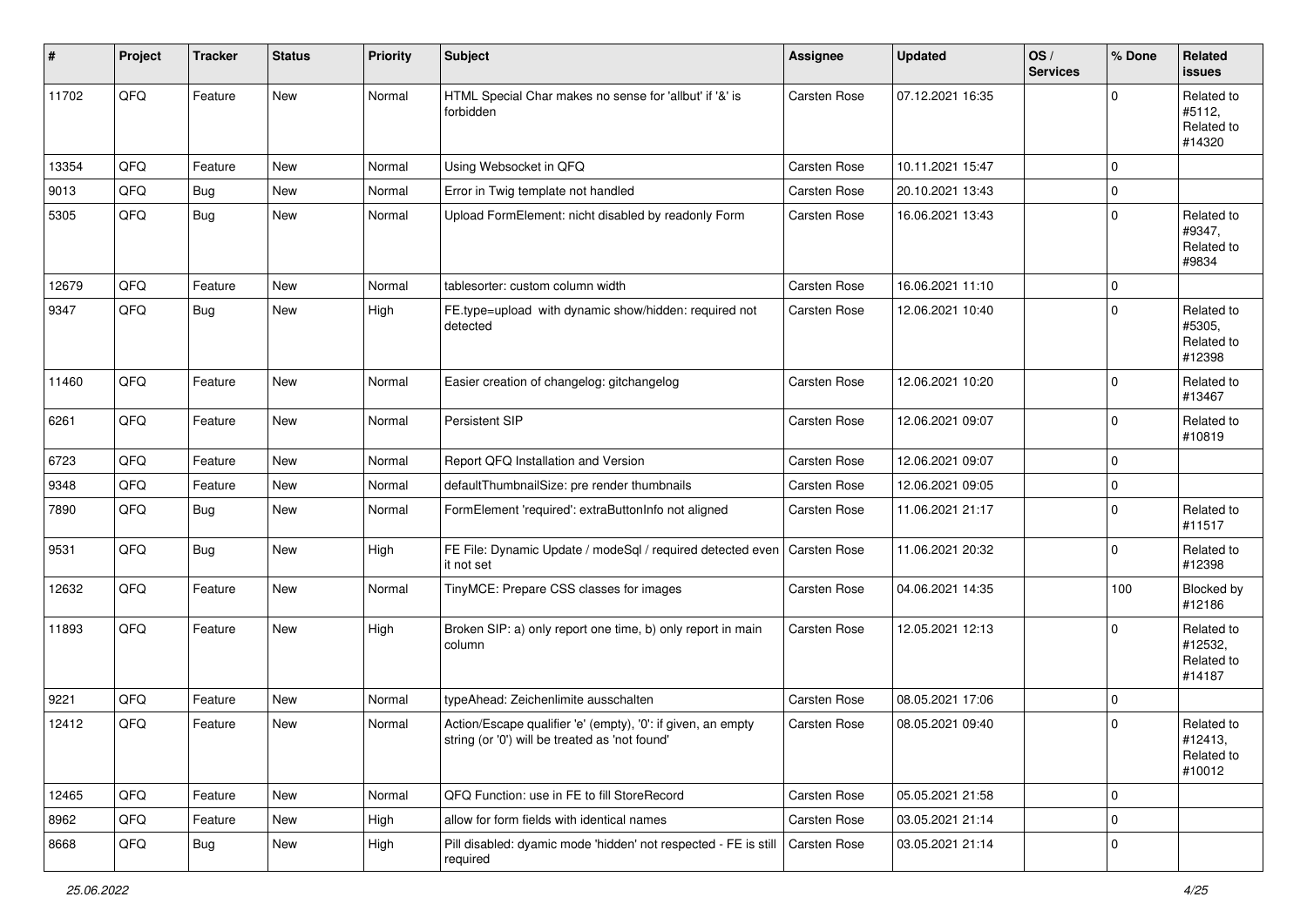| #     | Project | <b>Tracker</b> | <b>Status</b> | <b>Priority</b> | Subject                                                                                              | <b>Assignee</b>                                        | <b>Updated</b>      | OS/<br><b>Services</b> | % Done      | <b>Related</b><br><b>issues</b>              |                      |
|-------|---------|----------------|---------------|-----------------|------------------------------------------------------------------------------------------------------|--------------------------------------------------------|---------------------|------------------------|-------------|----------------------------------------------|----------------------|
| 8431  | QFQ     | <b>Bug</b>     | New           | High            | autocron.php with wrong path                                                                         | Carsten Rose                                           | 03.05.2021 21:14    |                        | 0           |                                              |                      |
| 8083  | QFQ     | <b>Bug</b>     | <b>New</b>    | High            | FormEditor: primary table list does not respect<br>'indexDb={{indexData:Y}}'                         | <b>Carsten Rose</b>                                    | 03.05.2021 21:14    |                        | $\mathbf 0$ | Has duplicate<br>#6678                       |                      |
| 7899  | QFQ     | <b>Bug</b>     | New           | High            | Fe.type=password / retype / required: always complain about   Carsten Rose<br>missing value          |                                                        | 03.05.2021 21:14    |                        | $\mathbf 0$ |                                              |                      |
| 7850  | QFQ     | Feature        | <b>New</b>    | High            | Upload records: non 'pathFileName' column                                                            | Carsten Rose                                           | 03.05.2021 21:14    |                        | $\mathbf 0$ |                                              |                      |
| 7650  | QFQ     | <b>Bug</b>     | <b>New</b>    | High            | Optional do not show 'required' sign on FormElement                                                  | <b>Carsten Rose</b>                                    | 03.05.2021 21:14    |                        | 0           |                                              |                      |
| 5715  | QFQ     | Feature        | New           | High            | PDF Caching                                                                                          | <b>Carsten Rose</b>                                    | 03.05.2021 21:14    |                        | $\mathbf 0$ | Related to<br>#5851,<br>Related to<br>#6357  |                      |
| 5459  | QFQ     | <b>Bug</b>     | <b>New</b>    | High            | Multi DB: spread system tables between 'QFQ' and<br>'Data'-DB                                        | <b>Carsten Rose</b>                                    | 03.05.2021 21:14    |                        | $\mathbf 0$ | Related to<br>#4720                          |                      |
| 5221  | QFQ     | Bug            | <b>New</b>    | High            | Download Dialog: Bleibt stehen in FF wenn Datei<br>automatisch gespeichert wird.                     | <b>Carsten Rose</b>                                    | 03.05.2021 21:14    |                        | $\mathbf 0$ |                                              |                      |
| 3727  | QFQ     | Feature        | <b>New</b>    | High            | Security: Session Hijacking erschweren                                                               | Carsten Rose                                           | 03.05.2021 21:14    |                        | $\pmb{0}$   |                                              |                      |
| 12468 | QFQ     | Bug            | <b>New</b>    | Urgent          | Form: update Form.title after save                                                                   | Carsten Rose                                           | 03.05.2021 21:12    |                        | $\mathbf 0$ |                                              |                      |
| 10640 | QFQ     | <b>Bug</b>     | New           | High            | TypeAhead Tag: FE editierbar trotz readOnly                                                          | <b>Carsten Rose</b>                                    | 03.05.2021 21:12    |                        | $\pmb{0}$   |                                              |                      |
| 10508 | QFQ     | <b>Bug</b>     | <b>New</b>    | High            | Multi Form broken on Multi DB Instance                                                               | <b>Carsten Rose</b>                                    | 03.05.2021 21:12    |                        | $\mathbf 0$ |                                              |                      |
| 10506 | QFQ     | <b>Bug</b>     | <b>New</b>    | High            | Template Group broken on MultiDB instance                                                            | <b>Carsten Rose</b>                                    | 03.05.2021 21:12    |                        | $\Omega$    | Related to<br>#10505                         |                      |
| 10081 | QFQ     | Bug            | New           | High            | Stale record lock after 'forbidden' character                                                        | <b>Carsten Rose</b>                                    | 03.05.2021 21:12    |                        | $\mathbf 0$ | Related to<br>#10082.<br>Related to<br>#9789 |                      |
| 12119 | QFQ     | Feature        | <b>New</b>    | Normal          | AS paged: error message missing if there ist no 'r' argument.                                        | <b>Carsten Rose</b>                                    | 03.05.2021 20:51    |                        | $\mathbf 0$ |                                              |                      |
| 12163 | QFQ     | Feature        | <b>New</b>    | Normal          | Checkbox: table wrap                                                                                 | <b>Carsten Rose</b>                                    | 03.05.2021 20:51    |                        | 0           |                                              |                      |
| 11668 | QFQ     | Bug            | <b>New</b>    | Normal          | Play function.sql - problem with mysql                                                               | Carsten Rose                                           | 03.05.2021 20:48    |                        | $\mathbf 0$ |                                              |                      |
| 11667 | QFQ     | <b>Bug</b>     | <b>New</b>    | Normal          | MvSQL mariadb-server-10.3: Incorrect datetime value                                                  | <b>Carsten Rose</b>                                    | 03.05.2021 20:48    |                        | 0           |                                              |                      |
| 11955 | QFQ     | Feature        | <b>New</b>    | Normal          | subrecord: new title option to set <th> attributes - e.g. to<br/>customize tablesorter options.</th> | attributes - e.g. to<br>customize tablesorter options. | <b>Carsten Rose</b> | 03.05.2021 20:47       |             | $\mathbf 0$                                  | Related to<br>#11775 |
| 11747 | QFQ     | Feature        | New           | Normal          | Maintenance Page with Redirect                                                                       | Carsten Rose                                           | 03.05.2021 20:47    |                        | $\mathbf 0$ | Related to<br>#11741                         |                      |
| 12480 | QFQ     | Feature        | New           | Normal          | If QFQ upgrade is running, block further request                                                     | Carsten Rose                                           | 03.05.2021 20:45    |                        | $\mathbf 0$ |                                              |                      |
| 12477 | QFQ     | Feature        | New           | Normal          | Support for refactoring: Form, FormElement, diverse<br>Tabellen/Spalten, tt-content Records          | Carsten Rose                                           | 03.05.2021 20:45    |                        | $\pmb{0}$   |                                              |                      |
| 12474 | QFQ     | Feature        | New           | Normal          | Check BaseConfigURL if it is given and the the last char is '/'                                      | Carsten Rose                                           | 03.05.2021 20:45    |                        | $\pmb{0}$   |                                              |                      |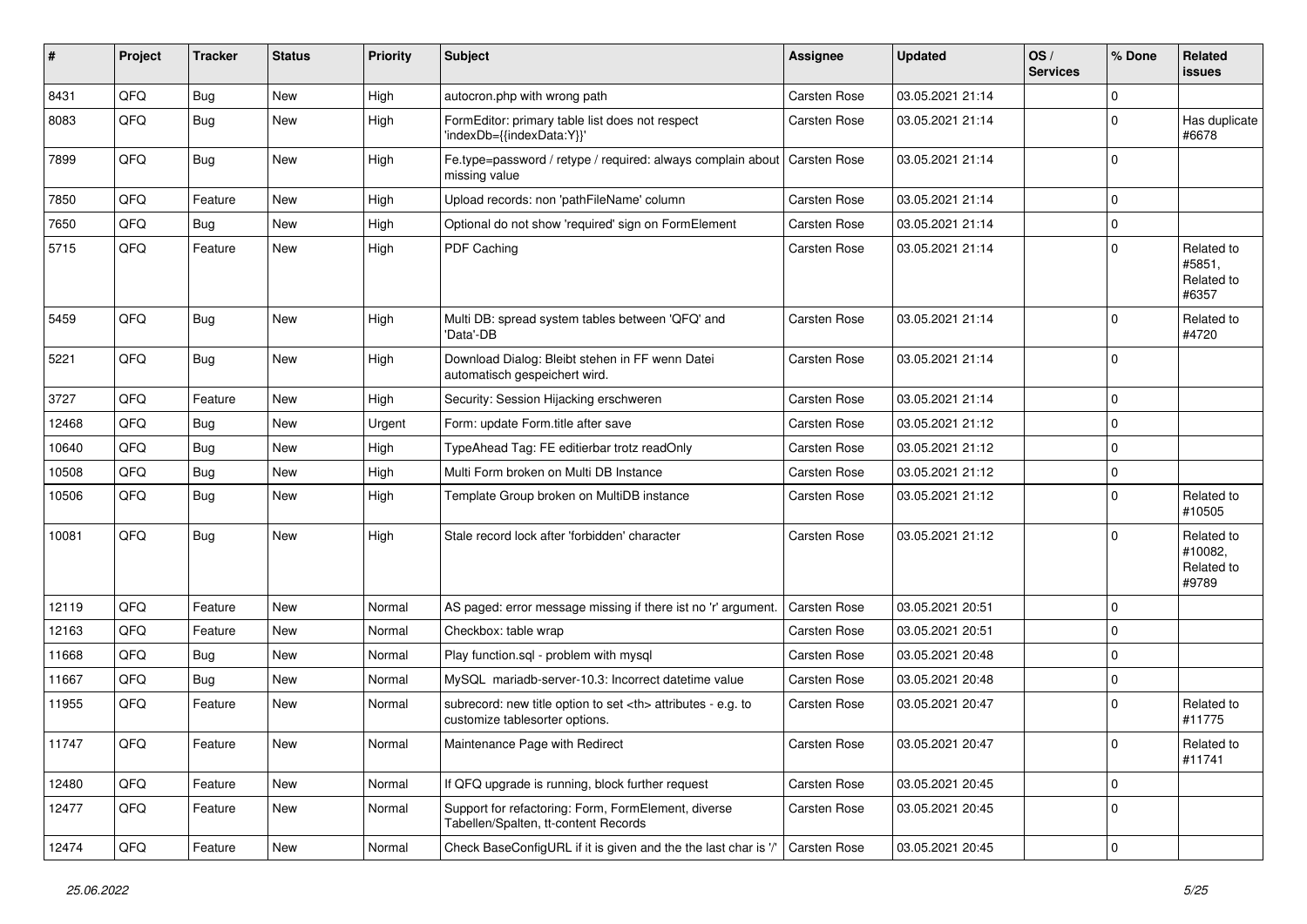| #     | Project | <b>Tracker</b> | <b>Status</b> | <b>Priority</b> | <b>Subject</b>                                                                                             | <b>Assignee</b>     | <b>Updated</b>   | OS/<br><b>Services</b> | % Done      | Related<br>issues                             |
|-------|---------|----------------|---------------|-----------------|------------------------------------------------------------------------------------------------------------|---------------------|------------------|------------------------|-------------|-----------------------------------------------|
| 12413 | QFQ     | Feature        | <b>New</b>    | Normal          | STORE_TYPO3: enhance for {{be_users.email:T}},<br>{{fe users.email:T}}                                     | <b>Carsten Rose</b> | 03.05.2021 20:45 |                        | $\Omega$    | Related to<br>#12412.<br>Related to<br>#10012 |
| 12400 | QFQ     | Feature        | New           | Normal          | Tutorial ist in QFQ Doku, Wird in der Suche gefunden, es<br>gibt aber kein Menupunkt - Inhalt ueberpruefen | <b>Carsten Rose</b> | 03.05.2021 20:45 |                        | $\mathbf 0$ |                                               |
| 12269 | QFQ     | Feature        | <b>New</b>    | Normal          | 2FA - Login                                                                                                | <b>Carsten Rose</b> | 03.05.2021 20:45 |                        | 0           |                                               |
| 12162 | QFQ     | Feature        | <b>New</b>    | Normal          | FE.type=sendmail: personalized mailing (several mails) via<br>template                                     | Carsten Rose        | 03.05.2021 20:45 |                        | $\mathbf 0$ |                                               |
| 12109 | QFQ     | Feature        | New           | Normal          | Donwload Link: Plain, SIP, Persistent Link, Peristent SIP -<br>new notation                                | <b>Carsten Rose</b> | 03.05.2021 20:45 |                        | $\mathbf 0$ | Related to<br>#12085                          |
| 12330 | QFQ     | Feature        | New           | Normal          | Copy to input field / text area / TinyMCE                                                                  | <b>Carsten Rose</b> | 07.04.2021 09:01 |                        | 0           |                                               |
| 10080 | QFQ     | Feature        | <b>New</b>    | Normal          | Popup on 'save' / 'close': configure dialog (answer<br>yes/no/cancle/)                                     | <b>Carsten Rose</b> | 28.03.2021 20:52 |                        | $\mathbf 0$ | Is duplicate<br>of #12262                     |
| 12187 | QFQ     | Bug            | New           | Normal          | Trigger FormAsFile() via Report: probably problem with multi<br>DB setup                                   | <b>Carsten Rose</b> | 20.03.2021 21:20 |                        | $\mathbf 0$ |                                               |
| 10714 | QFQ     | Feature        | <b>New</b>    | Normal          | multi Table Form                                                                                           | <b>Carsten Rose</b> | 16.03.2021 18:44 |                        | $\mathbf 0$ |                                               |
| 8217  | QFQ     | Feature        | New           | Normal          | if-elseif-else construct                                                                                   | Carsten Rose        | 16.03.2021 18:41 |                        | $\mathbf 0$ | Related to<br>#10716                          |
| 11516 | QFQ     | Feature        | <b>New</b>    | Normal          | Multi Page Form (Previous/Next Buttons)                                                                    | <b>Carsten Rose</b> | 16.03.2021 17:52 |                        | $\mathbf 0$ |                                               |
| 12146 | QFQ     | Feature        | <b>New</b>    | Normal          | Autocron Job: Anzeigen wann der naechste Job ausgefuehrt<br>wird, resp das er nicht ausgefuehrt wird       | <b>Carsten Rose</b> | 15.03.2021 15:23 |                        | $\mathbf 0$ |                                               |
| 12133 | QFQ     | Bug            | New           | Normal          | NPM, phpSpreadSheet aktualisieren                                                                          | <b>Carsten Rose</b> | 15.03.2021 09:04 |                        | $\mathbf 0$ |                                               |
| 3864  | QFQ     | Feature        | <b>New</b>    | Normal          | Encrypt / decrypt field                                                                                    | <b>Carsten Rose</b> | 08.03.2021 18:08 |                        | 0           |                                               |
| 8187  | QFQ     | Feature        | New           | Normal          | Subrecord: enable/hide new button - make new/edit/delete<br>customizeable.                                 | Carsten Rose        | 06.03.2021 18:44 |                        | $\mathbf 0$ | Related to<br>#11326                          |
| 12045 | QFQ     | Bug            | <b>New</b>    | Normal          | templateGroup afterSave FE: Aufruf ohne<br>sqlHonorFormElements funktioniert nicht                         | <b>Carsten Rose</b> | 18.02.2021 16:33 |                        | 0           |                                               |
| 12040 | QFQ     | Bug            | <b>New</b>    | Normal          | FE Mode 'hidden' für zwei FEs auf einer Zeile                                                              | <b>Carsten Rose</b> | 18.02.2021 10:13 |                        | $\pmb{0}$   |                                               |
| 12024 | QFQ     | Feature        | <b>New</b>    | Normal          | Excel Export: text columns by default decode<br>htmlspeciachar()                                           | <b>Carsten Rose</b> | 17.02.2021 23:55 |                        | 0           | Related to<br>#12022                          |
| 12023 | QFQ     | Feature        | New           | Normal          | MySQL Stored Precdure: QDECODESPECIALCHAR()                                                                | Carsten Rose        | 16.02.2021 11:16 |                        | $\pmb{0}$   | Related to<br>#12022                          |
| 11775 | QFQ     | Feature        | New           | Normal          | Subrecord Tooltip pro Feld                                                                                 | Carsten Rose        | 18.12.2020 15:22 |                        | $\pmb{0}$   | Related to<br>#11955                          |
| 11752 | QFQ     | Bug            | New           | Normal          | checkbox renders multiple input elements with same name                                                    | Carsten Rose        | 17.12.2020 14:58 |                        | $\mathbf 0$ | Related to<br>#11750                          |
| 11695 | QFQ     | Bug            | New           | Normal          | MultiForm required FE Error                                                                                | Carsten Rose        | 04.12.2020 13:34 |                        | $\pmb{0}$   |                                               |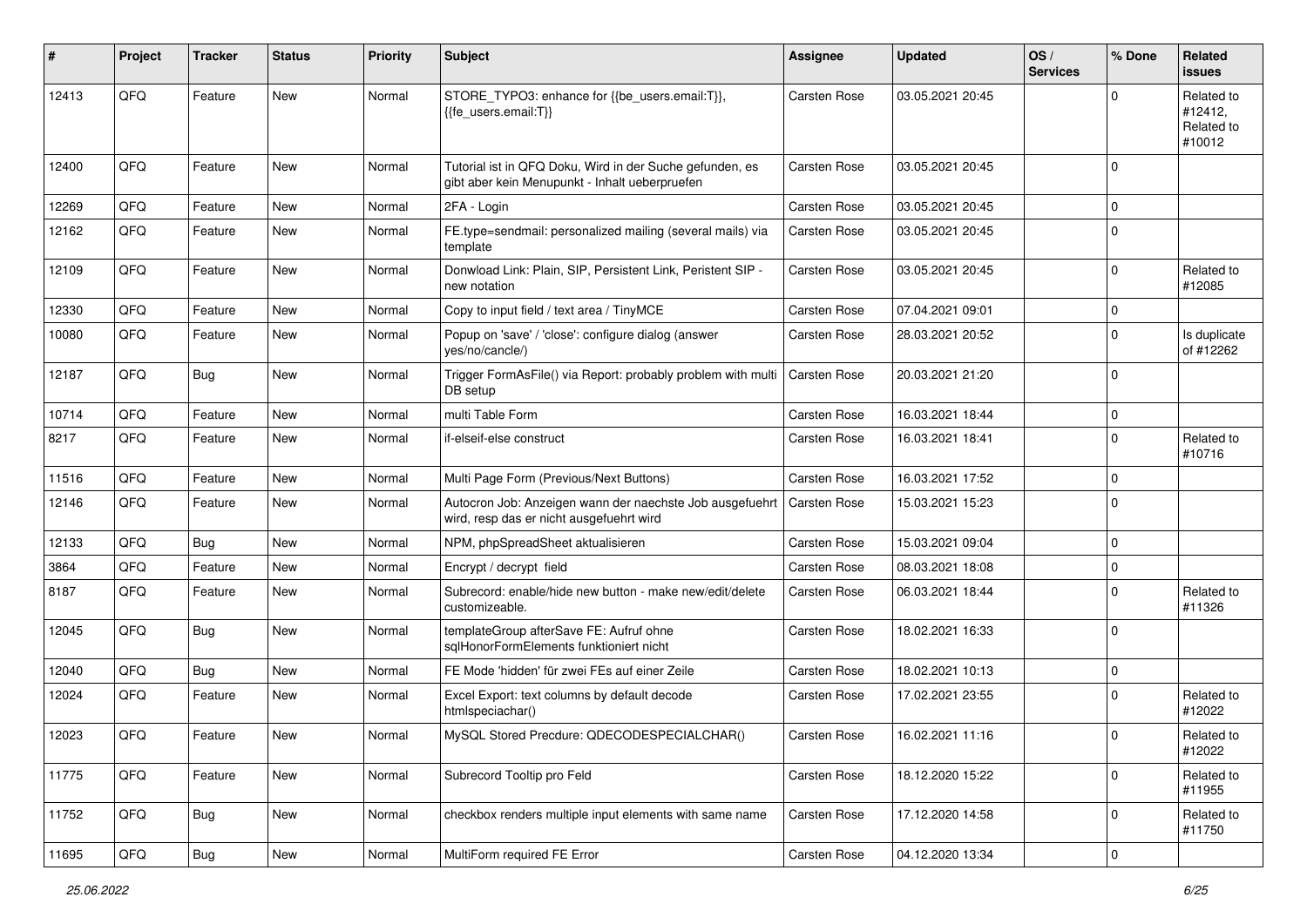| #     | Project | <b>Tracker</b> | <b>Status</b> | <b>Priority</b> | <b>Subject</b>                                                                                     | <b>Assignee</b>     | <b>Updated</b>   | OS/<br><b>Services</b> | % Done      | Related<br><b>issues</b>                                             |
|-------|---------|----------------|---------------|-----------------|----------------------------------------------------------------------------------------------------|---------------------|------------------|------------------------|-------------|----------------------------------------------------------------------|
| 11523 | QFQ     | Feature        | New           | Normal          | Mit dynamic Update erkennen, ob Upload gemacht wurde                                               | Carsten Rose        | 13.11.2020 15:07 |                        | $\mathbf 0$ | Related to<br>#9533                                                  |
| 10937 | QFQ     | <b>Bug</b>     | <b>New</b>    | Normal          | Fehler mit abhängigen Select- Feldern beim Positionieren                                           | Carsten Rose        | 12.11.2020 23:45 |                        | $\mathbf 0$ |                                                                      |
| 10704 | QFQ     | Bug            | <b>New</b>    | Normal          | wkhtml problem rendering fullCalendar.js / fabric.js >><br>successor: puppeteer                    | Carsten Rose        | 12.11.2020 23:45 |                        | $\mathbf 0$ | Related to<br>#5024,<br>Related to<br>#4650,<br>Related to<br>#10715 |
| 10588 | QFQ     | Bug            | <b>New</b>    | Normal          | typeahed Tag: Doku anpassen                                                                        | Carsten Rose        | 12.11.2020 23:45 |                        | $\mathbf 0$ |                                                                      |
| 11504 | QFQ     | Feature        | New           | Normal          | Dynamic Update: Button text update for 'Save',' Close' &<br>'Delete'                               | <b>Carsten Rose</b> | 12.11.2020 23:44 |                        | $\mathbf 0$ |                                                                      |
| 11239 | QFQ     | Bug            | <b>New</b>    | Normal          | Radiobutton (plain): horizontales Rendern abhängig vom<br>Datentyp in der Datenbank                | Carsten Rose        | 30.09.2020 18:37 |                        | $\mathbf 0$ |                                                                      |
| 11080 | QFQ     | Feature        | <b>New</b>    | Normal          | Send MQTT messages                                                                                 | Carsten Rose        | 29.08.2020 19:49 |                        | $\mathbf 0$ |                                                                      |
| 10996 | QFQ     | Feature        | New           | Normal          | Download video via sip: no seek                                                                    | Carsten Rose        | 12.08.2020 14:18 |                        | $\mathbf 0$ |                                                                      |
| 10976 | QFQ     | Feature        | <b>New</b>    | Normal          | Excel Export Verbesserungen                                                                        | Carsten Rose        | 06.08.2020 10:56 |                        | $\mathbf 0$ |                                                                      |
| 10819 | QFQ     | Feature        | New           | Normal          | Persistent SIP - second try                                                                        | Carsten Rose        | 29.06.2020 23:02 |                        | $\mathbf 0$ | Related to<br>#6261                                                  |
| 3432  | QFQ     | Feature        | <b>New</b>    | Normal          | subrecord: dynamicUpdate                                                                           | Carsten Rose        | 11.06.2020 21:10 |                        | $\mathbf 0$ | Related to<br>#5691                                                  |
| 10658 | QFQ     | <b>Bug</b>     | <b>New</b>    | Normal          | processReadOnly broken                                                                             | Carsten Rose        | 27.05.2020 17:55 |                        | $\mathbf 0$ |                                                                      |
| 5345  | QFQ     | Feature        | New           | Normal          | Report: UPDATE / INSERT / DELETE statements should<br>trigger subqueries, depending on the result. | Carsten Rose        | 27.05.2020 16:11 |                        | $\Omega$    |                                                                      |
| 10593 | QFQ     | Feature        | <b>New</b>    | Normal          | label2: text behind input element                                                                  | Carsten Rose        | 16.05.2020 10:57 |                        | $\mathbf 0$ |                                                                      |
| 5559  | QFQ     | <b>Bug</b>     | <b>New</b>    | Normal          | FE.type = Upload: 'accept' might contain variables                                                 | Carsten Rose        | 11.05.2020 21:23 |                        | $\mathbf 0$ |                                                                      |
| 10322 | QFQ     | <b>Bug</b>     | New           | Normal          | FormElement / Radio: missing column 'enum' >> FE not<br>reported                                   | Carsten Rose        | 07.05.2020 09:37 |                        | $\Omega$    |                                                                      |
| 10119 | QFQ     | Feature        | New           | Normal          | Dropdown (selectlist) & TypeAhead: format and catagorize<br>list                                   | Carsten Rose        | 07.05.2020 09:36 |                        | $\mathbf 0$ |                                                                      |
| 10082 | QFQ     | <b>Bug</b>     | <b>New</b>    | Normal          | FE.type=SELECT - 'sanatize' Class                                                                  | Carsten Rose        | 07.05.2020 09:36 |                        | $\Omega$    | Related to<br>#10081                                                 |
| 4050  | QFQ     | Feature        | New           | Normal          | sql.log: 1) FormElement ID which causes a specific action,<br>2) Result in the same row.           | Carsten Rose        | 15.04.2020 11:35 |                        | $\mathbf 0$ | Related to<br>#5458                                                  |
| 10115 | QFQ     | Feature        | New           | Normal          | TypeAhead: static list                                                                             | Carsten Rose        | 26.02.2020 16:42 |                        | 100         |                                                                      |
| 9811  | QFQ     | Feature        | New           | Normal          | Report: tag every n'th row                                                                         | Carsten Rose        | 01.02.2020 23:22 |                        | $\mathbf 0$ |                                                                      |
| 9783  | QFQ     | Bug            | New           | Normal          | Email with special characters                                                                      | Carsten Rose        | 01.02.2020 23:22 |                        | $\pmb{0}$   |                                                                      |
| 9781  | QFQ     | Feature        | New           | Normal          | Button: CSS class to make buttons smaller                                                          | Carsten Rose        | 01.02.2020 23:22 |                        | $\pmb{0}$   |                                                                      |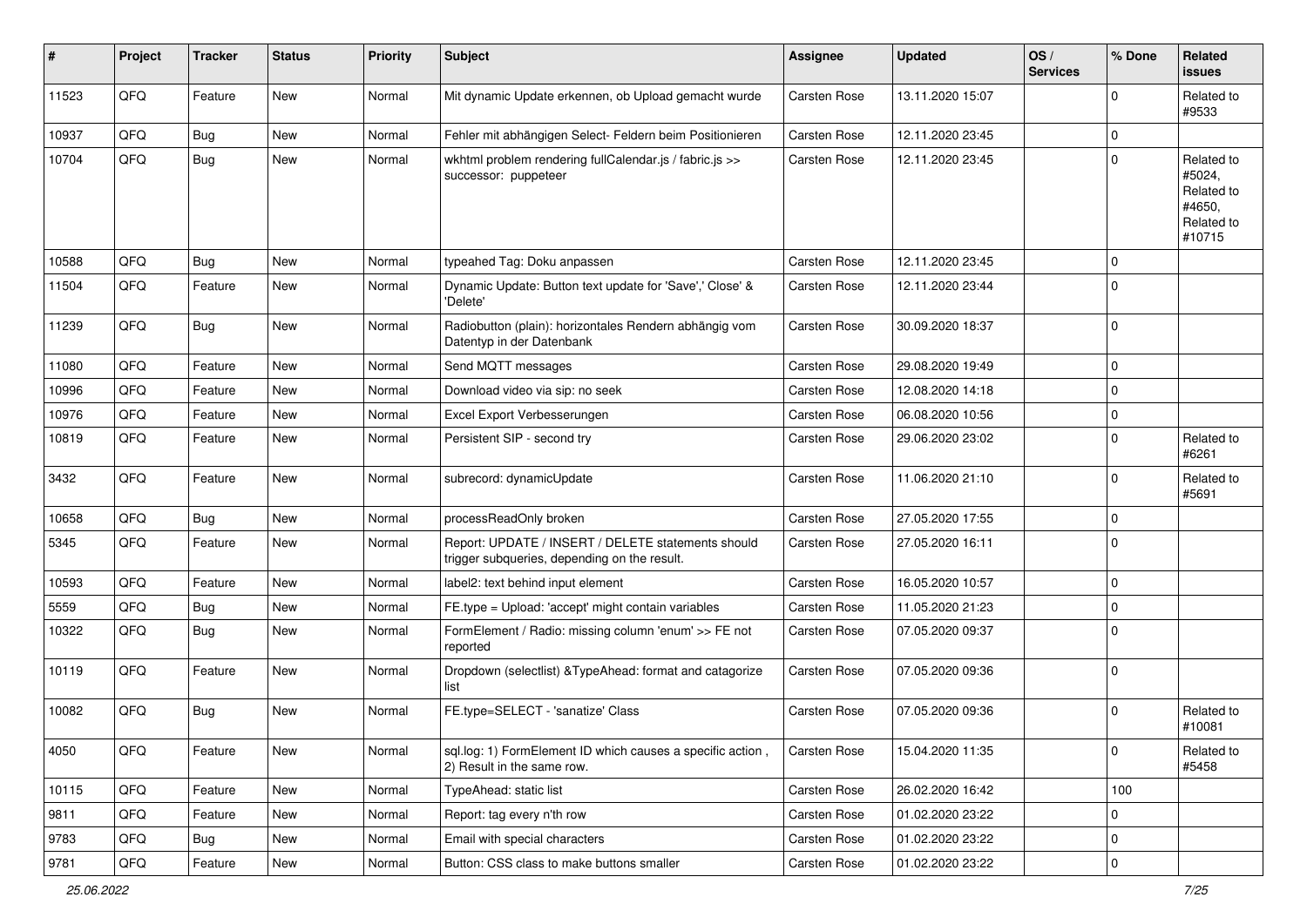| #    | Project | <b>Tracker</b> | <b>Status</b> | <b>Priority</b> | <b>Subject</b>                                                                                         | Assignee            | <b>Updated</b>   | OS/<br><b>Services</b> | % Done      | Related<br>issues                                                    |
|------|---------|----------------|---------------|-----------------|--------------------------------------------------------------------------------------------------------|---------------------|------------------|------------------------|-------------|----------------------------------------------------------------------|
| 9707 | QFQ     | Feature        | <b>New</b>    | Normal          | SIP security: encode pageld and check pageld on decode                                                 | Carsten Rose        | 01.02.2020 23:22 |                        | $\mathbf 0$ |                                                                      |
| 9706 | QFQ     | Feature        | <b>New</b>    | Normal          | Multi File Upload (hidden template group)                                                              | <b>Carsten Rose</b> | 01.02.2020 23:22 |                        | $\mathbf 0$ | Related to<br>#7521,<br>Related to<br>#5562,<br>Related to<br>#13330 |
| 9537 | QFQ     | Feature        | <b>New</b>    | Normal          | FormEditor: Edit fieldset in FrontEnd                                                                  | <b>Carsten Rose</b> | 01.02.2020 23:22 |                        | 0           |                                                                      |
| 9533 | QFQ     | Bug            | New           | Normal          | FE.type=upload: Check in 'beforeSave' if upload is given                                               | Carsten Rose        | 01.02.2020 23:22 |                        | $\mathbf 0$ | Related to<br>#11523                                                 |
| 9352 | QFQ     | Feature        | <b>New</b>    | Normal          | FE 'Native' fire slaveld, sqlAfter, sqlIns                                                             | Carsten Rose        | 01.02.2020 23:22 |                        | $\mathbf 0$ |                                                                      |
| 9317 | QFQ     | Bug            | <b>New</b>    | Normal          | FE.type=note: with dynamic show/hidden an empty label<br>causes trouble                                | Carsten Rose        | 01.02.2020 23:22 |                        | $\mathbf 0$ |                                                                      |
| 9275 | QFQ     | Bug            | <b>New</b>    | Normal          | autcron: t3 page, which takes to long to respond, is not<br>reported properly                          | Carsten Rose        | 01.02.2020 23:22 |                        | 100         |                                                                      |
| 9208 | QFQ     | Feature        | <b>New</b>    | Normal          | Manage 'recent' records                                                                                | Carsten Rose        | 01.02.2020 23:22 |                        | $\mathbf 0$ |                                                                      |
| 9177 | QFQ     | Bug            | New           | Normal          | Bug? QFQ tries to save an action FE, which has real<br>existing column name                            | Carsten Rose        | 01.02.2020 23:22 |                        | $\mathbf 0$ |                                                                      |
| 9136 | QFQ     | Feature        | <b>New</b>    | Normal          | Create ZIP files with dynamic PDFs                                                                     | Carsten Rose        | 01.02.2020 23:22 |                        | 0           |                                                                      |
| 9129 | QFQ     | Feature        | New           | Normal          | sqlValidate: Message as notification, not as error                                                     | Carsten Rose        | 01.02.2020 23:22 |                        | $\mathbf 0$ | Related to<br>#9128                                                  |
| 9128 | QFQ     | Feature        | <b>New</b>    | Normal          | Error Message: not replaced variables- a) replace back to<br>'{{', b) underline                        | Carsten Rose        | 01.02.2020 23:22 |                        | $\mathbf 0$ | Related to<br>#9129                                                  |
| 9127 | QFQ     | Bug            | <b>New</b>    | Normal          | Error Message: change 'roll over' color - text not readable                                            | Carsten Rose        | 01.02.2020 23:22 |                        | 0           |                                                                      |
| 9077 | QFQ     | Bug            | <b>New</b>    | Normal          | typeAheadSql: report broken SQL                                                                        | Carsten Rose        | 01.02.2020 23:22 |                        | $\mathbf 0$ |                                                                      |
| 8975 | QFQ     | Feature        | <b>New</b>    | Normal          | Report Notation: 2.0                                                                                   | Carsten Rose        | 01.02.2020 23:22 |                        | $\mathbf 0$ | Related to<br>#8963                                                  |
| 8806 | QFQ     | Feature        | <b>New</b>    | Normal          | SQL Function nl2br                                                                                     | Carsten Rose        | 01.02.2020 23:22 |                        | $\mathbf 0$ |                                                                      |
| 8719 | QFQ     | Feature        | New           | Normal          | extraButtonLock: add support for 0/1                                                                   | Carsten Rose        | 01.02.2020 23:22 |                        | 0           |                                                                      |
| 8336 | QFQ     | Feature        | New           | Normal          | Form > modified > Close New: a) Optional disable popup, b)<br>custom text, c) mode on save: close stay | Carsten Rose        | 01.02.2020 23:22 |                        | $\mathbf 0$ | Related to<br>#8335                                                  |
| 8089 | QFQ     | Feature        | New           | Normal          | Copy/Paste for FormElements                                                                            | <b>Carsten Rose</b> | 01.02.2020 23:22 |                        | $\mathbf 0$ |                                                                      |
| 8049 | QFQ     | Bug            | New           | Normal          | FE.type=note, column 'value': text moves some pixel to top<br>after save                               | Carsten Rose        | 01.02.2020 23:22 |                        | 0           |                                                                      |
| 7924 | QFQ     | Feature        | <b>New</b>    | Normal          | Radio/Checkbox with Tooltip                                                                            | Carsten Rose        | 01.02.2020 23:22 |                        | $\mathbf 0$ |                                                                      |
| 7812 | QFQ     | Feature        | New           | Normal          | FE 'Subrecord' - new option 'subrecordShowFilter',<br>'subrecordPaging'                                | Carsten Rose        | 01.02.2020 23:22 |                        | 0           |                                                                      |
| 7795 | QFQ     | Bug            | New           | Normal          | Readonly Form: Typeahead-Felder                                                                        | Carsten Rose        | 01.02.2020 23:22 |                        | $\pmb{0}$   |                                                                      |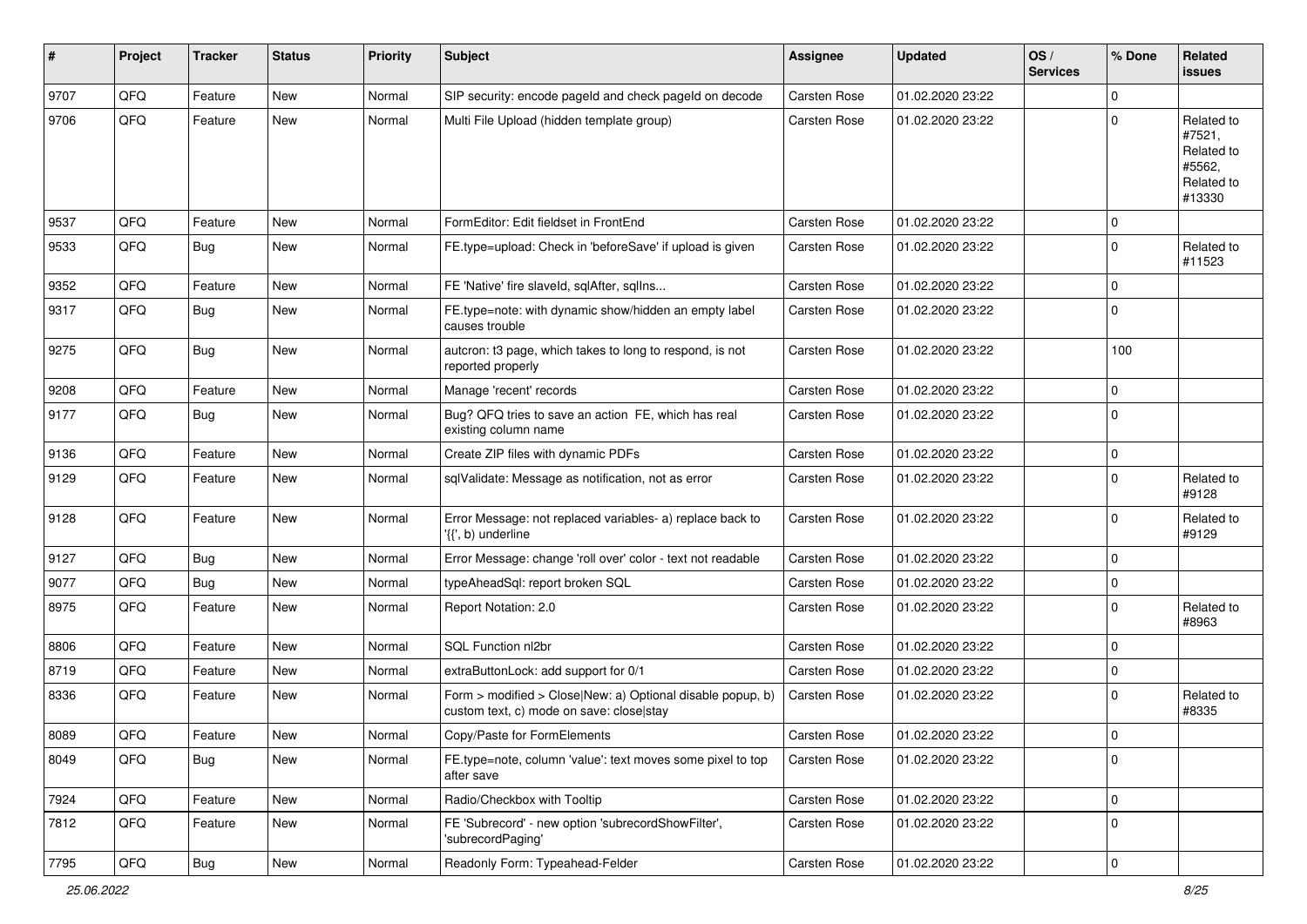| $\vert$ # | Project | <b>Tracker</b> | <b>Status</b> | <b>Priority</b> | <b>Subject</b>                                                                                        | Assignee            | <b>Updated</b>   | OS/<br><b>Services</b> | % Done      | Related<br><b>issues</b> |
|-----------|---------|----------------|---------------|-----------------|-------------------------------------------------------------------------------------------------------|---------------------|------------------|------------------------|-------------|--------------------------|
| 7685      | QFQ     | <b>Bug</b>     | <b>New</b>    | Normal          | Open FormElement from QFQ error message and save<br>modified record: error about missing {{formId:F}} | Carsten Rose        | 01.02.2020 23:22 |                        | $\mathbf 0$ |                          |
| 7547      | QFQ     | <b>Bug</b>     | New           | Normal          | Error Message in afterSave: wrong parameter column<br>reported                                        | Carsten Rose        | 01.02.2020 23:22 |                        | $\mathbf 0$ |                          |
| 7524      | QFQ     | Bug            | <b>New</b>    | Normal          | QFQ throws a 'General Error' if 'fileadmin/protected/log/' is<br>not writeable                        | Carsten Rose        | 01.02.2020 23:22 |                        | $\mathbf 0$ |                          |
| 7520      | QFQ     | Feature        | <b>New</b>    | Normal          | QR Code:  AS _qr ( AS _link)                                                                          | Carsten Rose        | 01.02.2020 23:22 |                        | $\mathbf 0$ |                          |
| 7519      | QFQ     | Feature        | <b>New</b>    | Normal          | Select: Multi                                                                                         | Carsten Rose        | 01.02.2020 23:22 |                        | $\mathbf 0$ |                          |
| 7513      | QFQ     | <b>Bug</b>     | <b>New</b>    | Normal          | Radios not correct aligned                                                                            | Carsten Rose        | 01.02.2020 23:22 |                        | $\mathbf 0$ |                          |
| 7512      | QFQ     | <b>Bug</b>     | <b>New</b>    | Normal          | FE: inputType=number >> 'pattern' is not respected                                                    | Carsten Rose        | 01.02.2020 23:22 |                        | $\mathbf 0$ |                          |
| 7109      | QFQ     | Feature        | <b>New</b>    | Normal          | Dynamic Updates: row/element hide                                                                     | <b>Carsten Rose</b> | 01.02.2020 23:22 |                        | $\mathbf 0$ | Has duplicate<br>#4081   |
| 7002      | QFQ     | <b>Bug</b>     | <b>New</b>    | Normal          | Dynamic Update: row does not disappear / appear                                                       | Carsten Rose        | 01.02.2020 23:22 |                        | $\mathbf 0$ |                          |
| 4082      | QFQ     | Feature        | <b>New</b>    | Normal          | Dynamic Update: modeSql - useful default                                                              | Carsten Rose        | 01.02.2020 23:22 |                        | $\pmb{0}$   |                          |
| 9602      | QFQ     | Feature        | <b>New</b>    | Normal          | Form definition as JSON                                                                               | Carsten Rose        | 01.02.2020 23:21 |                        | $\mathbf 0$ | Related to<br>#9600      |
| 7683      | QFQ     | Feature        | <b>New</b>    | Normal          | Special column names in '{{ SELECT  AS _link }}' should<br>be detected                                | <b>Carsten Rose</b> | 01.02.2020 23:21 |                        | $\mathbf 0$ |                          |
| 7681      | QFQ     | Feature        | New           | Normal          | Optional switch off 'check for modified record'                                                       | Carsten Rose        | 01.02.2020 23:21 |                        | $\mathbf 0$ |                          |
| 7574      | QFQ     | <b>Bug</b>     | <b>New</b>    | Normal          | Substitute error: form element not reported / dont parse<br>Form.note                                 | Carsten Rose        | 01.02.2020 23:21 |                        | $\mathbf 0$ |                          |
| 7521      | QFQ     | Feature        | <b>New</b>    | Normal          | TemplateGroup: fe.type=upload                                                                         | Carsten Rose        | 01.02.2020 23:21 |                        | $\mathbf 0$ | Related to<br>#9706      |
| 7481      | QFQ     | Feature        | <b>New</b>    | Normal          | Detect 'BaseUrl' automatically                                                                        | Carsten Rose        | 01.02.2020 23:21 |                        | $\mathbf 0$ |                          |
| 7342      | QFQ     | Feature        | <b>New</b>    | Normal          | add content $=$ hide this                                                                             | <b>Carsten Rose</b> | 01.02.2020 23:21 |                        | $\mathbf 0$ |                          |
| 7280      | QFQ     | Feature        | <b>New</b>    | Normal          | recently used table                                                                                   | Carsten Rose        | 01.02.2020 23:21 |                        | $\pmb{0}$   |                          |
| 7261      | QFQ     | Bug            | <b>New</b>    | Normal          | Report path Filename for user without path, only the filename                                         | Carsten Rose        | 01.02.2020 23:21 |                        | $\pmb{0}$   |                          |
| 7239      | QFQ     | Feature        | <b>New</b>    | Normal          | TinyMCE: html tag whitelist                                                                           | Carsten Rose        | 01.02.2020 23:21 |                        | $\pmb{0}$   | Related to<br>#14320     |
| 7219      | QFQ     | Bug            | New           | Normal          | typeSheadSql / typeAheadSqlPrefetch: change to curly<br>braces                                        | Carsten Rose        | 01.02.2020 23:21 |                        | $\mathbf 0$ |                          |
| 7175      | QFQ     | Feature        | <b>New</b>    | Normal          | Upload: md5 hash as filename                                                                          | Carsten Rose        | 01.02.2020 23:21 |                        | $\pmb{0}$   |                          |
| 7119      | QFQ     | Feature        | <b>New</b>    | Normal          | Upload: scaleDownWidth, scaleDownHeight                                                               | Carsten Rose        | 01.02.2020 23:21 |                        | $\mathbf 0$ |                          |
| 7102      | QFQ     | Feature        | <b>New</b>    | Normal          | Comment sign in report: '#' and '--'                                                                  | Carsten Rose        | 01.02.2020 23:21 |                        | $\mathbf 0$ |                          |
| 7099      | QFQ     | Feature        | <b>New</b>    | Normal          | Redesign FormEditor                                                                                   | Carsten Rose        | 01.02.2020 23:21 |                        | $\pmb{0}$   |                          |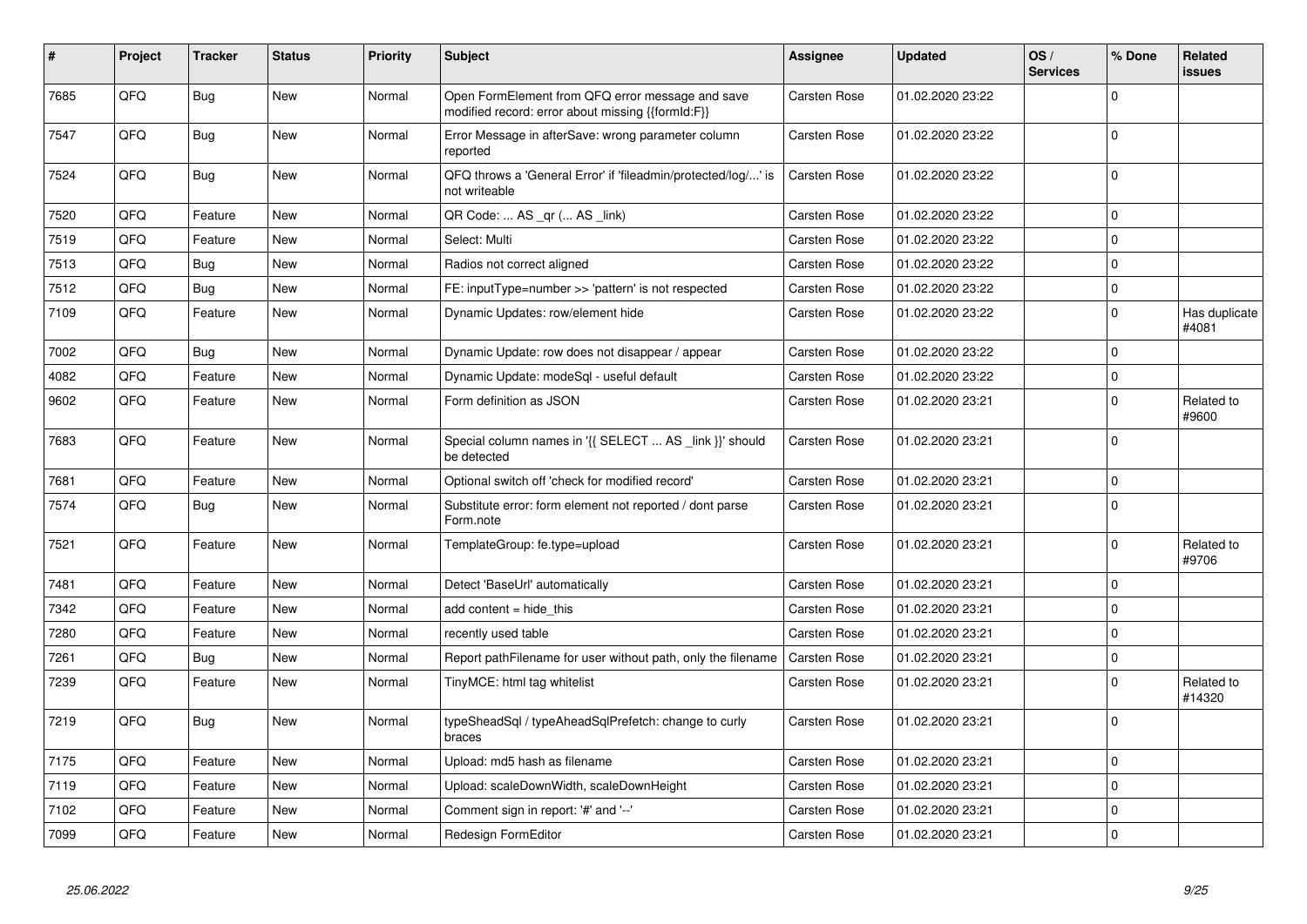| #     | Project | <b>Tracker</b> | <b>Status</b> | <b>Priority</b> | <b>Subject</b>                                                                                                             | Assignee            | <b>Updated</b>   | OS/<br><b>Services</b> | % Done      | Related<br>issues                           |
|-------|---------|----------------|---------------|-----------------|----------------------------------------------------------------------------------------------------------------------------|---------------------|------------------|------------------------|-------------|---------------------------------------------|
| 7014  | QFQ     | <b>Bug</b>     | New           | Normal          | Sending invalid emails succeeds when<br>debug.redirectAllMailTo is set                                                     | <b>Carsten Rose</b> | 01.02.2020 23:21 |                        | 0           |                                             |
| 6912  | QFQ     | Bug            | <b>New</b>    | Normal          | error Message Var 'deadline' already set in SIP - in Form<br>with FE.value={{deadline:R:::{{deadlinePeriod:Y}}}}           | Carsten Rose        | 01.02.2020 23:21 |                        | $\mathbf 0$ |                                             |
| 6855  | QFQ     | Feature        | New           | Normal          | With {{feUser:U}}!={{feUser:T}}: Save / Delete: only possible<br>with {{feUserSave:U}}='yes' and '{{feUserDelete:U}}='yes' | Carsten Rose        | 01.02.2020 23:21 |                        | $\mathbf 0$ |                                             |
| 6765  | QFQ     | Feature        | <b>New</b>    | Normal          | Moeglichkeit via QFQ eigene Logs zu schreiben                                                                              | Carsten Rose        | 01.02.2020 23:21 |                        | 0           |                                             |
| 6677  | QFQ     | Bug            | New           | Normal          | Error message FE Action Element: no/wrong FE reference<br>who cause the problem.                                           | Carsten Rose        | 01.02.2020 23:21 |                        | $\mathbf 0$ |                                             |
| 6609  | QFQ     | Feature        | <b>New</b>    | Normal          | Formlet: JSON API erweitern                                                                                                | <b>Carsten Rose</b> | 01.02.2020 23:21 |                        | 50          |                                             |
| 6594  | QFQ     | Feature        | <b>New</b>    | Normal          | Excel: on download, check if there is a valid sip                                                                          | Carsten Rose        | 01.02.2020 23:21 |                        | 0           |                                             |
| 6483  | QFQ     | <b>Bug</b>     | <b>New</b>    | Normal          | R Store funktioniert nicht bei 'Report Notation' im FE                                                                     | <b>Carsten Rose</b> | 01.02.2020 23:21 |                        | $\mathbf 0$ |                                             |
| 6462  | QFQ     | Bug            | New           | Normal          | File Upload: Nutzlose Fehlermeldung wenn Datei zu gross                                                                    | Carsten Rose        | 01.02.2020 23:21 |                        | $\mathbf 0$ | Related to<br>#6139                         |
| 6437  | QFQ     | Feature        | <b>New</b>    | Normal          | Neuer Mode Button bei FormElementen                                                                                        | <b>Carsten Rose</b> | 01.02.2020 23:21 |                        | $\Omega$    | Related to<br>#9668.<br>Blocked by<br>#9678 |
| 6292  | QFQ     | Feature        | New           | Normal          | Download: File speichern mit Hash aber original Filename in<br>der Datenbank vermerken fuer Downloads                      | Carsten Rose        | 01.02.2020 23:21 |                        | $\mathbf 0$ |                                             |
| 6289  | QFQ     | Feature        | New           | Normal          | Form: Log                                                                                                                  | Carsten Rose        | 01.02.2020 23:21 |                        | $\mathbf 0$ |                                             |
| 5576  | QFQ     | Bug            | <b>New</b>    | Normal          | Using MySQL 'DROP' requires privilege - wich is not really<br>necessary.                                                   | Carsten Rose        | 01.02.2020 23:21 |                        | $\mathbf 0$ |                                             |
| 5131  | QFQ     | Feature        | <b>New</b>    | Normal          | Activate Spin Gear ('wait/busy' indicator) via LINK attribute                                                              | Carsten Rose        | 01.02.2020 23:21 |                        | $\pmb{0}$   |                                             |
| 4250  | QFQ     | Feature        | New           | Normal          | AutoCron in QFQ via PHP                                                                                                    | Carsten Rose        | 01.02.2020 23:21 |                        | $\mathbf 0$ | Related to<br>#3292,<br>Related to<br>#3291 |
| 3547  | QFQ     | <b>Bug</b>     | <b>New</b>    | Normal          | FE of type 'note' causes writing of empty fields.                                                                          | <b>Carsten Rose</b> | 01.02.2020 23:21 |                        | $\mathbf 0$ |                                             |
| 3504  | QFQ     | Feature        | <b>New</b>    | Normal          | Logging: welche Action FEs werden wann wie ausgefuehrt                                                                     | <b>Carsten Rose</b> | 01.02.2020 23:21 |                        | $\Omega$    | Related to<br>#5458,<br>Related to<br>#4092 |
| 10014 | QFQ     | Feature        | New           | Normal          | Manual.rst: describe behaviour and process order of<br>fillStoreVar, slaveId, sqlBefore,                                   | Carsten Rose        | 01.02.2020 22:31 |                        | $\mathbf 0$ |                                             |
| 9773  | QFQ     | Bug            | New           | Normal          | form.parameter.formModeGlobal=requiredOff                                                                                  | Carsten Rose        | 01.02.2020 15:56 |                        | $\pmb{0}$   |                                             |
| 9983  | QFQ     | Feature        | New           | Normal          | Report Notation: new keyword 'range'                                                                                       | Carsten Rose        | 01.02.2020 15:55 |                        | $\pmb{0}$   |                                             |
| 7920  | QFQ     | Feature        | New           | Normal          | FE: Syntax Highlight, Zeinlenumbruch                                                                                       | Carsten Rose        | 01.02.2020 10:03 |                        | $\pmb{0}$   |                                             |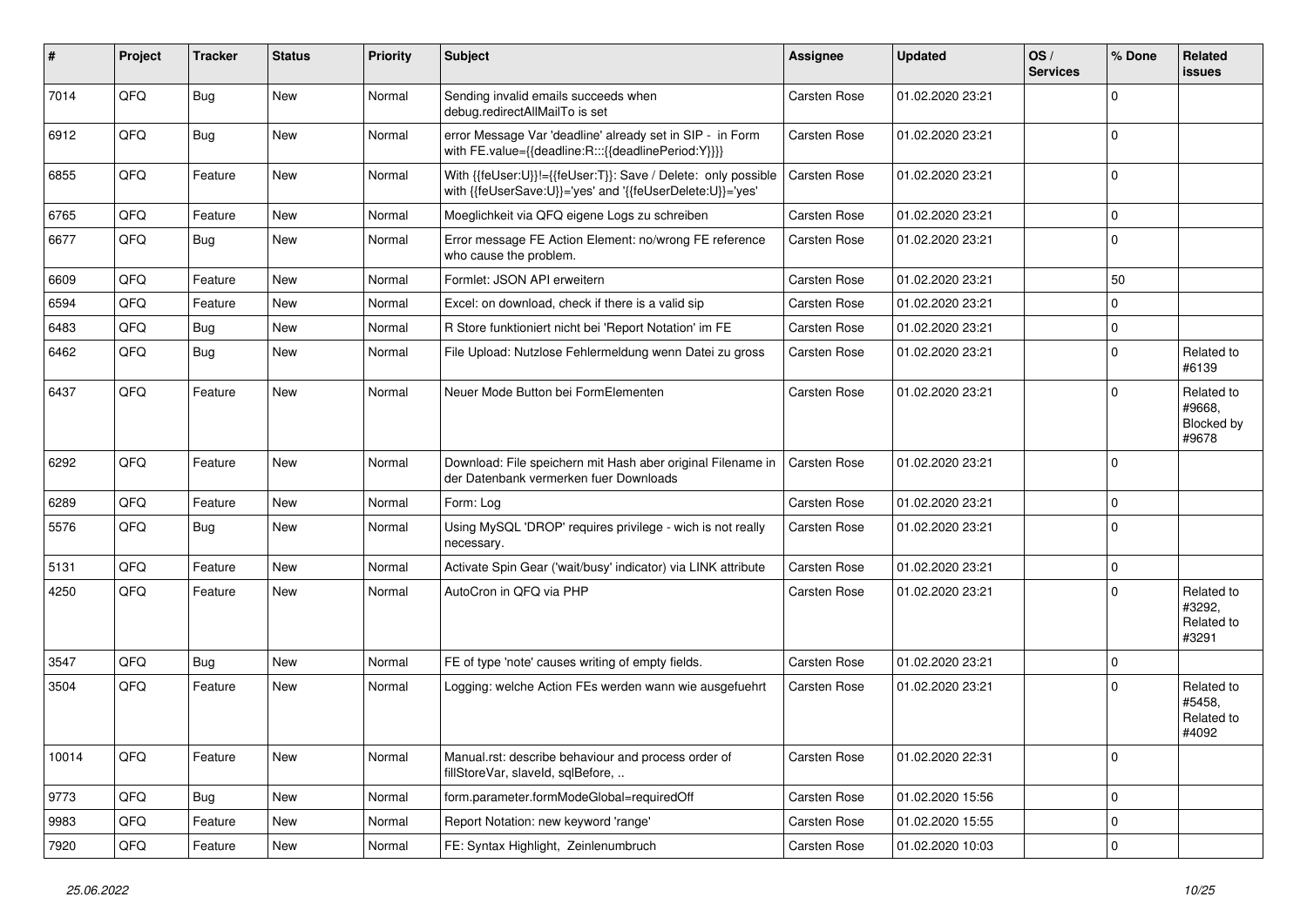| #     | Project | <b>Tracker</b> | <b>Status</b> | <b>Priority</b> | <b>Subject</b>                                                                                                                        | Assignee            | <b>Updated</b>   | OS/<br><b>Services</b> | % Done   | Related<br><b>issues</b>                         |
|-------|---------|----------------|---------------|-----------------|---------------------------------------------------------------------------------------------------------------------------------------|---------------------|------------------|------------------------|----------|--------------------------------------------------|
| 5782  | QFQ     | Feature        | <b>New</b>    | Normal          | NextCloud API                                                                                                                         | Carsten Rose        | 01.02.2020 10:02 |                        | $\Omega$ |                                                  |
| 7660  | QFQ     | Feature        | New           | Normal          | IMAP: import mails to DB, move / delete mails                                                                                         | <b>Carsten Rose</b> | 01.02.2020 09:52 |                        | $\Omega$ |                                                  |
| 9927  | QFQ     | Feature        | New           | Normal          | QFQ Update: a) Update nur machen wenn BE User<br>eingeloggt ist., b) Bei Fehler genaue Meldung welcher<br>Updateschritt Probleme hat. | Carsten Rose        | 22.01.2020 12:59 |                        | 0        |                                                  |
| 9777  | QFQ     | Feature        | <b>New</b>    | Normal          | Logging QFQ Variables                                                                                                                 | <b>Carsten Rose</b> | 16.12.2019 17:17 |                        | 0        |                                                  |
| 8702  | QFQ     | Feature        | New           | Normal          | Load Record which is locked: missing user info                                                                                        | <b>Carsten Rose</b> | 11.12.2019 16:16 |                        | $\Omega$ | Related to<br>#9789                              |
| 7480  | QFQ     | Feature        | <b>New</b>    | Normal          | Record History (Undo / Redo)                                                                                                          | Carsten Rose        | 11.12.2019 16:16 |                        | $\Omega$ | Related to<br>#2361                              |
| 6602  | QFQ     | Feature        | <b>New</b>    | Normal          | Formlet: in Report auf Mausklick ein mini-form oeffnen                                                                                | <b>Carsten Rose</b> | 11.12.2019 16:16 |                        | $\Omega$ |                                                  |
| 4756  | QFQ     | Bug            | New           | Normal          | Form dirty even nothing changes                                                                                                       | <b>Carsten Rose</b> | 11.12.2019 16:16 |                        | 0        |                                                  |
| 4023  | QFQ     | Feature        | <b>New</b>    | Normal          | prepared statements - FE action: salveld, sqllnsert,<br>sglUpdate, sglDelete, sglBefore, sglAfter                                     | <b>Carsten Rose</b> | 11.12.2019 16:15 |                        | $\Omega$ |                                                  |
| 2361  | QFQ     | Feature        | <b>New</b>    | Normal          | Logging wer/wann/wo welches Formular aufgerufen hat                                                                                   | Carsten Rose        | 11.12.2019 16:15 |                        | $\Omega$ | Related to<br>#4432.<br>Related to<br>#7480      |
| 14395 | QFQ     | Support        | <b>New</b>    | Normal          | FormEditor: Virtual table columns                                                                                                     | Enis Nuredini       | 21.06.2022 16:09 |                        | $\Omega$ |                                                  |
| 14376 | QFQ     | Feature        | New           | Normal          | QFQ Bootstrap: if missing, create stored procedures                                                                                   | Enis Nuredini       | 19.06.2022 16:37 |                        | $\Omega$ |                                                  |
| 14377 | QFQ     | Bug            | <b>New</b>    | Normal          | Documentation > General Tips: white page after migration                                                                              | Enis Nuredini       | 19.06.2022 16:37 |                        | 0        |                                                  |
| 14322 | QFQ     | Bug            | <b>New</b>    | Normal          | Form Load: by default no scroll (save & close should be<br>visible)                                                                   | Enis Nuredini       | 15.06.2022 14:12 |                        | $\Omega$ | Related to<br>#14321,<br>Related to<br>#6232     |
| 13716 | QFQ     | <b>Bug</b>     | <b>New</b>    | High            | Firefox ask to store username/password                                                                                                | Enis Nuredini       | 30.05.2022 09:31 |                        | $\Omega$ | Related to<br>#13827                             |
| 12066 | QFQ     | <b>Bug</b>     | <b>New</b>    | High            | enterAsSubmit: Forward wird nicht ausgeführt                                                                                          | Enis Nuredini       | 29.05.2022 09:23 |                        | 0        |                                                  |
| 12989 | QFQ     | Bug            | <b>New</b>    | Normal          | empty string does not trigger dynamic update                                                                                          | Enis Nuredini       | 28.05.2022 11:09 |                        | 0        |                                                  |
| 14227 | QFQ     | Feature        | <b>New</b>    | Normal          | Selenium Konkurrenz: cypress.io                                                                                                       | Enis Nuredini       | 28.05.2022 11:02 |                        | 0        |                                                  |
| 14028 | QFQ     | Feature        | <b>New</b>    | Normal          | Required notification: visual nicer                                                                                                   | Enis Nuredini       | 28.05.2022 11:01 |                        | 0        |                                                  |
| 13945 | QFQ     | Feature        | New           | Normal          | As link: content before/after link                                                                                                    | Enis Nuredini       | 28.05.2022 11:01 |                        | 0        | Related to<br>#12262                             |
| 13689 | QFQ     | <b>Bug</b>     | New           | Normal          | Enter auf Eingabefeld mit ungültigem Wert führt zu blurry<br>Seite                                                                    | Enis Nuredini       | 28.05.2022 10:53 |                        | $\Omega$ | Related to<br>#14245, Has<br>duplicate<br>#11891 |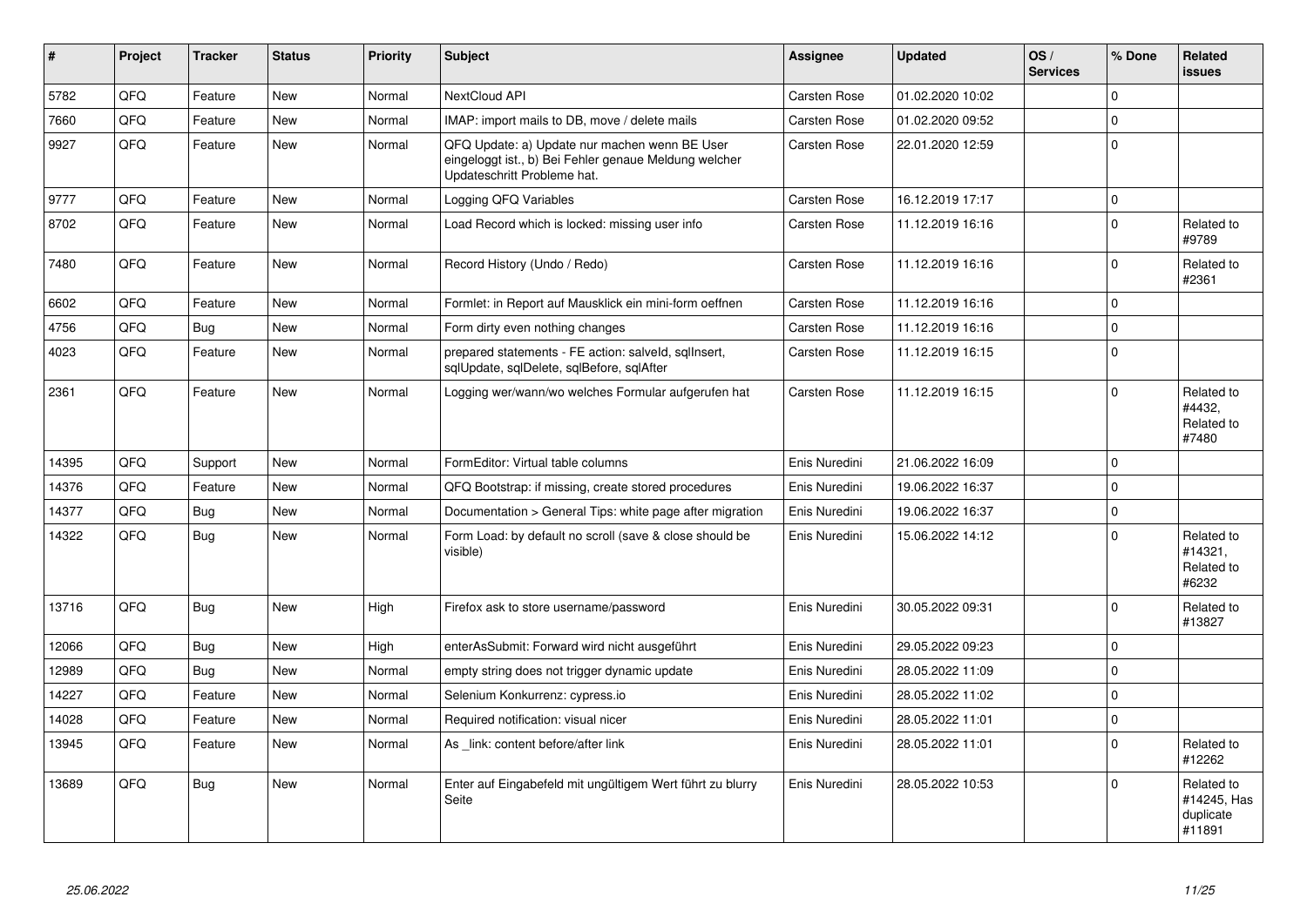| ∦     | Project | <b>Tracker</b> | <b>Status</b> | <b>Priority</b> | <b>Subject</b>                                                                                      | Assignee               | <b>Updated</b>   | OS/<br><b>Services</b> | % Done      | Related<br>issues    |
|-------|---------|----------------|---------------|-----------------|-----------------------------------------------------------------------------------------------------|------------------------|------------------|------------------------|-------------|----------------------|
| 14245 | QFQ     | <b>Bug</b>     | <b>New</b>    | Normal          | Form Save Btn bleibt disabled wenn Datumsfeld über<br>Datepicker geändert                           | Enis Nuredini          | 27.05.2022 13:45 |                        | $\Omega$    | Related to<br>#13689 |
| 8891  | QFQ     | Bug            | <b>New</b>    | High            | formSubmitLog: do not log passwords                                                                 | Enis Nuredini          | 25.03.2022 09:06 |                        | $\pmb{0}$   |                      |
| 10463 | QFQ     | Feature        | New           | Normal          | Report link: expliztes setzen von HTML Tags (Bedarf fuer<br>'data-selenium' & 'id')                 | Enis Nuredini          | 23.03.2022 09:23 |                        | $\mathbf 0$ | Related to<br>#7648  |
| 11892 | QFQ     | Feature        | New           | Normal          | tablesorter: columns with links are hard to order - new<br>qualifier 'Y: <ord>'</ord>               | Enis Nuredini          | 23.03.2022 09:22 |                        | $\mathbf 0$ |                      |
| 13757 | QFQ     | Feature        | <b>New</b>    | High            | QR / Bar-Code Plugin                                                                                | Enis Nuredini          | 19.03.2022 17:43 |                        | $\mathbf 0$ |                      |
| 13609 | QFQ     | Feature        | New           | Normal          | QFQ Introduction: Seite aufloesen                                                                   | Philipp<br>Gröbelbauer | 28.05.2022 11:02 |                        | $\pmb{0}$   |                      |
| 6140  | QFQ     | <b>Bug</b>     | Priorize      | Normal          | QFQ DnD Sort: Locked fields                                                                         | Benjamin Baer          | 21.03.2022 09:56 |                        | $\mathbf 0$ |                      |
| 6801  | QFQ     | Feature        | Priorize      | Normal          | Fabric: Maximize / Fulllscreen                                                                      | Benjamin Baer          | 21.03.2022 09:56 |                        | $\pmb{0}$   |                      |
| 5562  | QFQ     | Feature        | Priorize      | Normal          | Drag'n'Drop fuer Uploads                                                                            | Benjamin Baer          | 21.03.2022 09:52 |                        | $\mathbf 0$ | Related to<br>#9706  |
| 6224  | QFQ     | Feature        | Priorize      | Normal          | Dynamic update: fade in/out fields                                                                  | Benjamin Baer          | 21.03.2022 09:50 |                        | 0           |                      |
| 5366  | QFQ     | Feature        | Priorize      | Normal          | Saving with keyboard shortcuts                                                                      | Benjamin Baer          | 21.03.2022 09:47 |                        | $\mathbf 0$ |                      |
| 6870  | QFQ     | Feature        | Priorize      | Normal          | Click on '_link' triggers an API call                                                               | Benjamin Baer          | 03.01.2022 08:25 |                        | $\pmb{0}$   |                      |
| 2665  | QFQ     | <b>Bug</b>     | Priorize      | Normal          | Dynamic Update funktioniert nicht, wenn beim<br>entsprechenden FormElement eine size angegeben ist. | Benjamin Baer          | 03.01.2022 08:12 |                        | 30          |                      |
| 6566  | QFQ     | Bug            | Priorize      | Normal          | Link Function 'delete': provided parameter missing on page<br>reload                                | Benjamin Baer          | 03.01.2022 08:08 |                        | $\mathbf 0$ |                      |
| 4457  | QFQ     | Bug            | Priorize      | Normal          | typeahead: pressing return to select an item, saves the form<br>and closes the form.                | Benjamin Baer          | 03.01.2022 08:01 |                        | $\mathbf 0$ | Related to<br>#4398  |
| 7965  | QFQ     | Feature        | Priorize      | Normal          | Input type 'text' with visual format - currency                                                     | Benjamin Baer          | 03.01.2022 07:45 |                        | $\mathbf 0$ |                      |
| 9135  | QFQ     | Feature        | Priorize      | Normal          | Progress Bar generic / replace old hourglass download<br>popup                                      | Benjamin Baer          | 03.01.2022 07:43 |                        | $\mathbf 0$ |                      |
| 10003 | QFQ     | Feature        | Priorize      | Normal          | fieldset: stronger visualize group                                                                  | Benjamin Baer          | 12.02.2020 08:13 |                        | $\mathbf 0$ |                      |
| 7730  | QFQ     | Feature        | Priorize      | Normal          | SELECT Box: title in between                                                                        | Benjamin Baer          | 01.02.2020 23:22 |                        | $\mathbf 0$ |                      |
| 14371 | QFQ     | Feature        | Priorize      | Normal          | <b>LDAP via REPORT</b>                                                                              | <b>Carsten Rose</b>    | 19.06.2022 16:37 |                        | $\mathbf 0$ |                      |
| 14290 | QFQ     | Feature        | Priorize      | Normal          | FormEditor: Show Table Definition                                                                   | Carsten Rose           | 19.06.2022 16:37 |                        | $\mathbf 0$ |                      |
| 14283 | QFQ     | <b>Bug</b>     | Priorize      | Normal          | HEIC / HEIF convert doesn't trigger                                                                 | Carsten Rose           | 19.06.2022 16:37 |                        | $\mathbf 0$ |                      |
| 12452 | QFQ     | Feature        | Priorize      | Normal          | BaseURL: alsways with '/' at the end                                                                | <b>Carsten Rose</b>    | 19.06.2022 13:45 |                        | $\mathbf 0$ | Related to<br>#10782 |
| 6116  | QFQ     | Bug            | Priorize      | High            | value of checkbox not saved                                                                         | Carsten Rose           | 07.12.2021 17:19 |                        | $\mathbf 0$ |                      |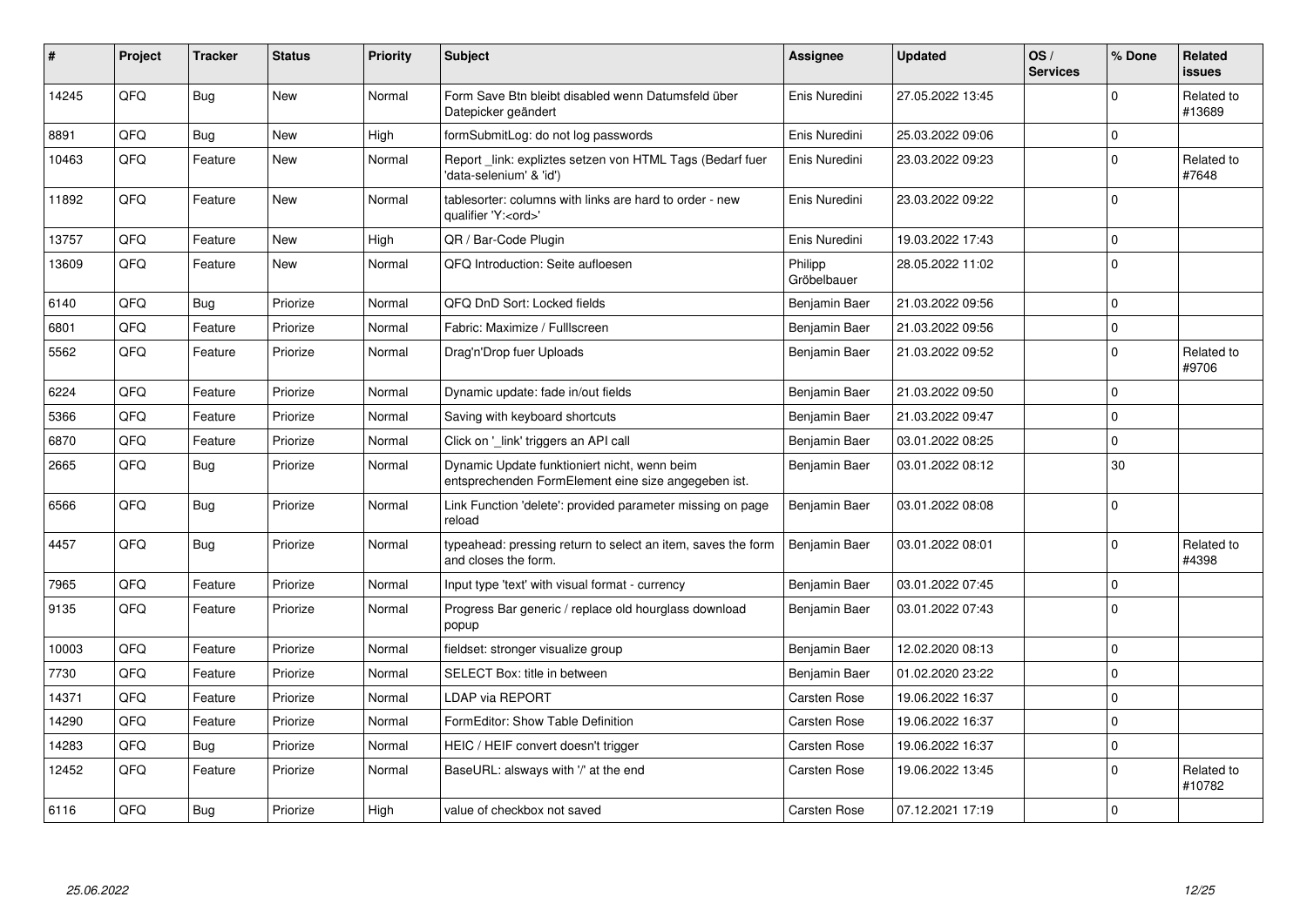| #     | Project | <b>Tracker</b> | <b>Status</b> | <b>Priority</b> | <b>Subject</b>                                                                                           | <b>Assignee</b> | <b>Updated</b>   | OS/<br><b>Services</b> | % Done      | Related<br><b>issues</b>                                                |
|-------|---------|----------------|---------------|-----------------|----------------------------------------------------------------------------------------------------------|-----------------|------------------|------------------------|-------------|-------------------------------------------------------------------------|
| 9834  | QFQ     | <b>Bug</b>     | Priorize      | Normal          | Input elements with tag 'disabled' are missing on<br>form-submit: server option 'processReadOnly' broken | Carsten Rose    | 07.12.2021 16:43 |                        | 0           | Related to<br>#9691,<br>Related to<br>#5305, Has<br>duplicate<br>#12331 |
| 8082  | QFQ     | Feature        | Priorize      | High            | Contact form without saving record                                                                       | Carsten Rose    | 07.12.2021 15:20 |                        | 0           | Related to<br>#8587,<br><b>Blocks</b><br>#11850                         |
| 12325 | QFQ     | <b>Bug</b>     | Priorize      | Normal          | MultiDB form.dblndex not working for report syntax                                                       | Carsten Rose    | 07.09.2021 13:37 |                        | 0           | Related to<br>#12145,<br>Related to<br>#12314                           |
| 8204  | QFQ     | Feature        | Priorize      | High            | Position 'required mark'                                                                                 | Carsten Rose    | 16.06.2021 13:44 |                        | $\mathbf 0$ |                                                                         |
| 9121  | QFQ     | Bug            | Priorize      | High            | sip links have r and __dbIndexData set                                                                   | Carsten Rose    | 12.06.2021 10:41 |                        | $\mathbf 0$ |                                                                         |
| 9346  | QFQ     | Feature        | Priorize      | Normal          | beforeSave: check if an upload is given                                                                  | Carsten Rose    | 11.06.2021 21:18 |                        | 0           |                                                                         |
| 10012 | QFQ     | Feature        | Priorize      | Normal          | redirectAllMailTo: {{beEmail:T}}                                                                         | Carsten Rose    | 08.05.2021 09:54 |                        | 0           | Related to<br>#12412,<br>Related to<br>#12413,<br>Related to<br>#10011  |
| 10011 | QFQ     | Feature        | Priorize      | Normal          | Offer new STORE_TYPO3 Variable 'beUser', 'beEmail'                                                       | Carsten Rose    | 08.05.2021 09:51 |                        | $\Omega$    | Related to<br>#10012,<br>Related to<br>#12511                           |
| 9668  | QFQ     | Feature        | Priorize      | Normal          | Form.mode: rename 'hidden' to 'hide'                                                                     | Carsten Rose    | 05.05.2021 22:14 |                        | 0           | Related to<br>#6437                                                     |
| 8044  | QFQ     | Feature        | Priorize      | Normal          | Transaction: a) Form, b) Report                                                                          | Carsten Rose    | 05.05.2021 22:14 |                        | 0           | Related to<br>#8043                                                     |
| 3867  | QFQ     | Feature        | Priorize      | Normal          | Readonly Formular: Template Groups add/delete<br>ausbeldnen                                              | Carsten Rose    | 05.05.2021 22:12 |                        | $\Omega$    |                                                                         |
| 8963  | QFQ     | Feature        | Priorize      | Normal          | Setting values in a store: flexible way                                                                  | Carsten Rose    | 05.05.2021 22:10 |                        | 0           | Related to<br>#8975                                                     |
| 9394  | QFQ     | Feature        | Priorize      | Normal          | REST: allow for non numerical ids in get requests                                                        | Carsten Rose    | 05.05.2021 22:10 |                        | $\mathbf 0$ |                                                                         |
| 11320 | QFQ     | Feature        | Priorize      | Normal          | Typo3 Version 10 support                                                                                 | Carsten Rose    | 05.05.2021 22:09 |                        | $\mathbf 0$ |                                                                         |
| 12503 | QFQ     | Feature        | Priorize      | Normal          | Detect dangerous UPDATE statement with missing WHERE                                                     | Carsten Rose    | 05.05.2021 22:09 |                        | $\mathbf 0$ |                                                                         |
| 12504 | QFQ     | Feature        | Priorize      | Normal          | sql.log: report fe.id                                                                                    | Carsten Rose    | 05.05.2021 22:09 |                        | $\mathbf 0$ |                                                                         |
| 9534  | QFQ     | Bug            | Priorize      | Urgent          | FE.type=upload: 'Unknown Mode: ID"                                                                       | Carsten Rose    | 03.05.2021 21:14 |                        | $\mathbf 0$ | Related to<br>#9532                                                     |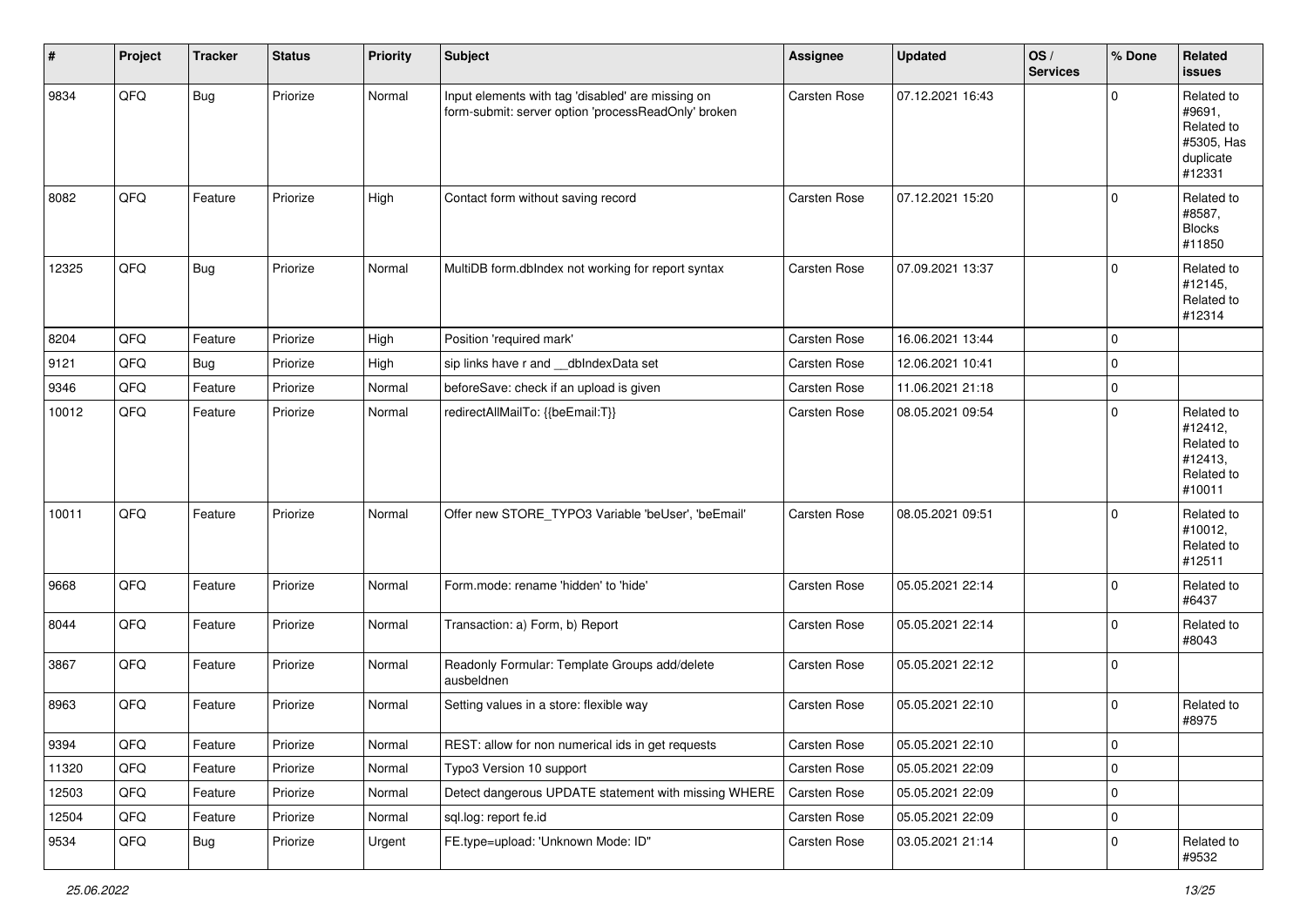| #     | Project | <b>Tracker</b> | <b>Status</b> | <b>Priority</b> | <b>Subject</b>                                                                                      | <b>Assignee</b>     | <b>Updated</b>   | OS/<br><b>Services</b> | % Done      | Related<br><b>issues</b>   |
|-------|---------|----------------|---------------|-----------------|-----------------------------------------------------------------------------------------------------|---------------------|------------------|------------------------|-------------|----------------------------|
| 9173  | QFQ     | <b>Bug</b>     | Priorize      | Urgent          | Stale Record Lock: Firefox                                                                          | <b>Carsten Rose</b> | 03.05.2021 21:14 |                        | $\mathbf 0$ | Related to<br>#9789        |
| 9958  | QFQ     | Bug            | Priorize      | Normal          | Broken subrecord query: no error message                                                            | Carsten Rose        | 05.02.2021 15:15 |                        | $\Omega$    |                            |
| 10005 | QFQ     | Feature        | Priorize      | Normal          | Report / special column name:  AS _calendar                                                         | <b>Carsten Rose</b> | 03.06.2020 17:28 |                        | $\Omega$    |                            |
| 10015 | QFQ     | Feature        | Priorize      | Normal          | Monospace in Textarea                                                                               | <b>Carsten Rose</b> | 03.02.2020 13:40 |                        | $\Omega$    |                            |
| 9968  | QFQ     | Feature        | Priorize      | Normal          | Tooltip in Links for Developer                                                                      | <b>Carsten Rose</b> | 01.02.2020 23:17 |                        | $\mathbf 0$ |                            |
| 8277  | QFQ     | Feature        | Priorize      | Normal          | fe.parameter.default=                                                                               | Carsten Rose        | 01.02.2020 23:17 |                        | $\mathbf 0$ | Related to<br>#8113        |
| 9928  | QFQ     | Feature        | Priorize      | Normal          | SpecialColumnName: a) Deprecated: ' AS "_+tag " ', b)<br>New: ' AS "_ <tag1><tag2>" '</tag2></tag1> | <b>Carsten Rose</b> | 01.02.2020 23:17 |                        | $\Omega$    | Related to<br>#9929        |
| 9975  | QFQ     | <b>Bug</b>     | Priorize      | Normal          | Dropdown Menu: 'r:3' broken                                                                         | Carsten Rose        | 01.02.2020 10:13 |                        | $\Omega$    |                            |
| 9947  | QFQ     | <b>Bug</b>     | Priorize      | Normal          | Unwanted error message if missing 'typeAheadSqlPrefetch'                                            | Carsten Rose        | 01.02.2020 10:13 |                        | $\Omega$    |                            |
| 9900  | QFQ     | Feature        | Priorize      | Normal          | Generic API Call: tt-content record >> JSON                                                         | <b>Carsten Rose</b> | 01.02.2020 10:13 |                        | $\Omega$    |                            |
| 9862  | QFQ     | Bug            | Priorize      | Normal          | Failed writing to sgl mail gfg.log should throw an exception                                        | Carsten Rose        | 01.02.2020 10:13 |                        | $\Omega$    |                            |
| 8585  | QFQ     | Feature        | Priorize      | Normal          | Enhance Error message for 'unknown form'                                                            | Carsten Rose        | 01.02.2020 10:13 |                        | 0           |                            |
| 8584  | QFQ     | Feature        | Priorize      | Normal          | FE 'Action' - never assign to Container (except Template<br>Group)                                  | <b>Carsten Rose</b> | 01.02.2020 10:13 |                        | $\Omega$    |                            |
| 8037  | QFQ     | <b>Bug</b>     | Priorize      | Normal          | FE.type=upload (advanced mode): {{slaveld:V}} missing<br>during dynamic update                      | Carsten Rose        | 01.02.2020 10:13 |                        | $\Omega$    |                            |
| 8034  | QFQ     | Feature        | Priorize      | Normal          | FormElement 'data': 22.22.2222 should not be accepted                                               | <b>Carsten Rose</b> | 01.02.2020 10:13 |                        | $\mathbf 0$ |                            |
| 7656  | QFQ     | Bug            | Priorize      | Normal          | FE with required, 'pattern' and 'extraButtonLock': always<br>complain about missing value           | <b>Carsten Rose</b> | 01.02.2020 10:13 |                        | $\Omega$    |                            |
| 7630  | QFQ     | Feature        | Priorize      | Normal          | detailed error message for simple upload                                                            | Carsten Rose        | 01.02.2020 10:13 |                        | $\mathbf 0$ |                            |
| 7616  | QFQ     | Bug            | Priorize      | Normal          | Selectlist with Enum & Dynamic Update                                                               | Carsten Rose        | 01.02.2020 10:13 |                        | $\Omega$    |                            |
| 7522  | QFQ     | Feature        | Priorize      | Normal          | Inserting default index.html to folder (Avoid Apache<br>Indexing)                                   | <b>Carsten Rose</b> | 01.02.2020 10:13 |                        | $\Omega$    |                            |
| 7290  | QFQ     | Feature        | Priorize      | Normal          | FormEditor: title as textarea if LEN(title)>60                                                      | Carsten Rose        | 01.02.2020 10:13 |                        | $\Omega$    | <b>Blocked by</b><br>#7682 |
| 7217  | QFQ     | Feature        | Priorize      | Normal          | Download: notice User if `_sip=?` is missing                                                        | <b>Carsten Rose</b> | 01.02.2020 10:13 |                        | $\mathbf 0$ |                            |
| 6998  | QFQ     | Feature        | Priorize      | Normal          | Form: with debug=on show column information as tooltip of<br>column label                           | Carsten Rose        | 01.02.2020 10:13 |                        | $\mathbf 0$ |                            |
| 6574  | QFQ     | <b>Bug</b>     | Priorize      | Normal          | qfq.log: Fehlermeldung wurde angezeigt, aber nicht geloggt                                          | Carsten Rose        | 01.02.2020 10:13 |                        | 0           |                            |
| 5942  | QFQ     | Feature        | Priorize      | Normal          | 'L' and 'type': append to links, generate via '_link' by using 'u:'                                 | Carsten Rose        | 01.02.2020 10:13 |                        | $\mathbf 0$ |                            |
| 3782  | QFQ     | <b>Bug</b>     | Priorize      | Normal          | Bei fehlerhafter Eingabe (z.B. Datum) sollte das erwartete<br>Format angezeigt werden               | Carsten Rose        | 01.02.2020 10:13 |                        | 0           |                            |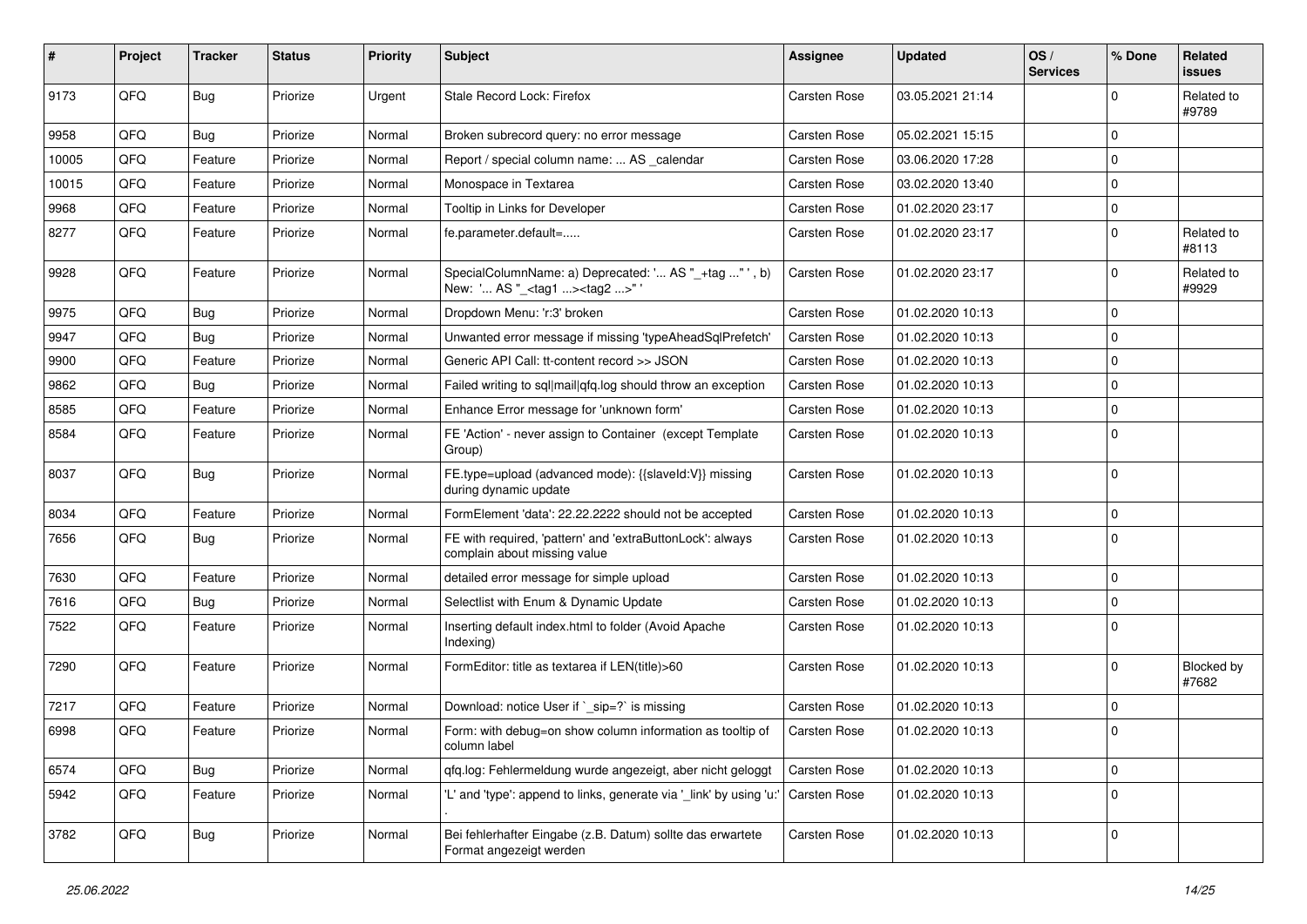| $\vert$ # | Project | <b>Tracker</b> | <b>Status</b> | <b>Priority</b> | <b>Subject</b>                                                                          | <b>Assignee</b>     | <b>Updated</b>   | OS/<br><b>Services</b> | % Done      | Related<br><b>issues</b>                                                                                                                                              |
|-----------|---------|----------------|---------------|-----------------|-----------------------------------------------------------------------------------------|---------------------|------------------|------------------------|-------------|-----------------------------------------------------------------------------------------------------------------------------------------------------------------------|
| 13943     | QFQ     | <b>Bug</b>     | Priorize      | Normal          | unable to find formgroup                                                                | Enis Nuredini       | 28.05.2022 11:03 |                        | $\pmb{0}$   |                                                                                                                                                                       |
| 13900     | QFQ     | Feature        | Priorize      | Normal          | Selenium: Check das Cookie/PDF funktioniert                                             | Enis Nuredini       | 25.03.2022 12:45 |                        | $\mathbf 0$ |                                                                                                                                                                       |
| 10569     | QFQ     | Feature        | Priorize      | Normal          | link blank more safe                                                                    | Enis Nuredini       | 25.03.2022 12:44 |                        | $\mathbf 0$ |                                                                                                                                                                       |
| 7602      | QFQ     | Feature        | ToDo          | High            | Multi Select: with checkboxes                                                           | Benjamin Baer       | 22.03.2022 09:07 |                        | $\pmb{0}$   |                                                                                                                                                                       |
| 12395     | QFQ     | Bug            | ToDo          | High            | QFQ Function: Result two times shown                                                    | Carsten Rose        | 18.02.2022 08:59 |                        | $\pmb{0}$   |                                                                                                                                                                       |
| 12463     | QFQ     | <b>Bug</b>     | ToDo          | High            | QFQ Function: 'function' and 'sql' on same level - output of<br>sql is shown two times. | Carsten Rose        | 15.12.2021 16:31 |                        | $\mathbf 0$ |                                                                                                                                                                       |
| 14320     | QFQ     | Feature        | ToDo          | Normal          | Allow specific HTML Tags and Attributes: general, TinyMCE                               | Enis Nuredini       | 17.06.2022 10:44 |                        | $\mathbf 0$ | Related to<br>#12664,<br>Related to<br>#12039,<br>Related to<br>#11702,<br>Related to<br>#7239,<br>Related to<br>#3708,<br>Related to<br>#3646,<br>Related to<br>#880 |
| 12262     | QFQ     | Feature        | ToDo          | Normal          | Form buttons on top: more customable                                                    | Enis Nuredini       | 17.06.2022 10:44 |                        | $\mathbf 0$ | Related to<br>#13945, Has<br>duplicate<br>#4046, Has<br>duplicate<br>#10080                                                                                           |
| 14303     | QFQ     | Bug            | ToDo          | Normal          | datetime broken with picker                                                             | Enis Nuredini       | 17.06.2022 09:02 |                        | $\mathbf 0$ | Related to<br>#12630                                                                                                                                                  |
| 13899     | QFQ     | <b>Bug</b>     | ToDo          | Normal          | Selenium: zum laufen bringen                                                            | Enis Nuredini       | 25.03.2022 10:24 |                        | $\mathbf 0$ |                                                                                                                                                                       |
| 4194      | QFQ     | Feature        | In Progress   | Normal          | Bootstrap 4 ist jetzt offiziel                                                          |                     | 03.05.2021 20:47 |                        | $\mathbf 0$ | Related to<br>#10114                                                                                                                                                  |
| 14323     | QFQ     | <b>Bug</b>     | In Progress   | Normal          | Report: render=both single - no impact                                                  | <b>Carsten Rose</b> | 19.06.2022 18:31 |                        | $\pmb{0}$   |                                                                                                                                                                       |
| 14175     | QFQ     | <b>Bug</b>     | In Progress   | Normal          | Opening a form with no QFQ Session cookie fails                                         | Carsten Rose        | 03.06.2022 10:40 |                        | $\pmb{0}$   |                                                                                                                                                                       |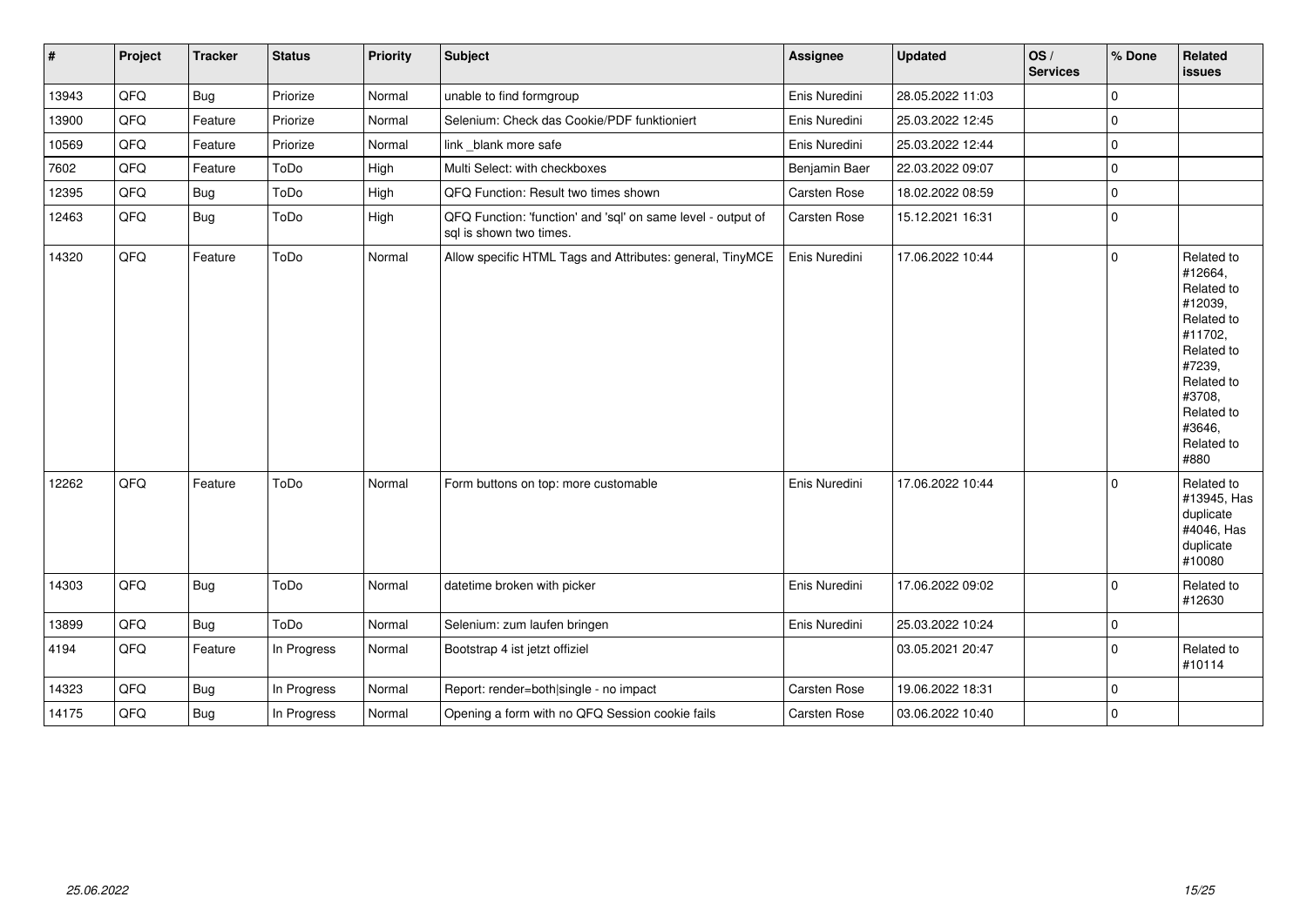| #     | Project | <b>Tracker</b> | <b>Status</b> | <b>Priority</b> | <b>Subject</b>                                   | <b>Assignee</b>     | <b>Updated</b>   | OS/<br><b>Services</b> | % Done       | Related<br><b>issues</b>                                                                                                       |
|-------|---------|----------------|---------------|-----------------|--------------------------------------------------|---------------------|------------------|------------------------|--------------|--------------------------------------------------------------------------------------------------------------------------------|
| 11517 | QFQ     | <b>Bug</b>     | In Progress   | Normal          | extraButtonInfo Broken for multiple FormElements | Carsten Rose        | 12.05.2022 13:12 |                        | 0            | Related to<br>#7890,<br>Related to<br>#3811, Has<br>duplicate<br>#10905, Has<br>duplicate<br>#10553, Has<br>duplicate<br>#6779 |
| 12440 | QFQ     | Feature        | In Progress   | Normal          | Typo3 V10 upgrade (durchfuehren und testen)      | Carsten Rose        | 21.03.2022 09:53 |                        | 50           | Related to<br>#12357,<br>Related to<br>#12067,<br>Related to<br>#10661                                                         |
| 9789  | QFQ     | Bug            | In Progress   | High            | Record Lock: release to early on 'leave page'    | Carsten Rose        | 10.01.2022 09:25 |                        | 100          | Related to<br>#10081,<br>Related to<br>#9173,<br>Related to<br>#8702                                                           |
| 13330 | QFQ     | Feature        | In Progress   | Normal          | Multi Form: Upload                               | Carsten Rose        | 07.11.2021 12:40 |                        | 50           | Related to<br>#9706                                                                                                            |
| 11980 | QFQ     | Feature        | In Progress   | Normal          | protected verzeichnis MUSS geschützt werden      | Carsten Rose        | 07.09.2021 13:30 |                        | $\mathbf{0}$ |                                                                                                                                |
| 10793 | QFQ     | Feature        | In Progress   | Normal          | Update NPM Packages                              | <b>Carsten Rose</b> | 07.09.2021 13:25 |                        | 30           |                                                                                                                                |
| 10661 | QFQ     | Bug            | In Progress   | Normal          | Typo3 Warnungen                                  | <b>Carsten Rose</b> | 07.09.2021 13:23 |                        | 0            | Related to<br>#12440                                                                                                           |
| 12439 | QFQ     | Feature        | In Progress   | Normal          | TinyMCE Paste from Word & Character Count/Limit  | Carsten Rose        | 05.05.2021 22:15 |                        | $\mathbf 0$  |                                                                                                                                |
| 9517  | QFQ     | Feature        | In Progress   | High            | Input multiple tags with typeahead               | Carsten Rose        | 03.05.2021 21:14 |                        | 40           | Related to<br>#10150                                                                                                           |
| 5695  | QFQ     | Feature        | In Progress   | Normal          | Multiform                                        | Carsten Rose        | 02.01.2021 18:38 |                        | $\mathbf 0$  |                                                                                                                                |
| 11076 | QFQ     | Feature        | In Progress   | Normal          | SELECT  AS _websocket                            | Carsten Rose        | 30.08.2020 17:49 |                        | $\mathbf{0}$ |                                                                                                                                |
| 10443 | QFQ     | Feature        | In Progress   | Normal          | Konzept_api / _live                              | Carsten Rose        | 07.05.2020 09:39 |                        | $\mathbf 0$  |                                                                                                                                |
| 9691  | QFQ     | <b>Bug</b>     | In Progress   | Normal          | Checkbox: dynamic update > readonly              | Carsten Rose        | 01.02.2020 23:22 |                        | 50           | Related to<br>#9834                                                                                                            |
| 6250  | QFQ     | Feature        | In Progress   | Normal          | Enhance layout: a) Subrecord, b) Subrecord-Title | Carsten Rose        | 01.02.2020 23:22 |                        | $\Omega$     | Related to<br>#5391                                                                                                            |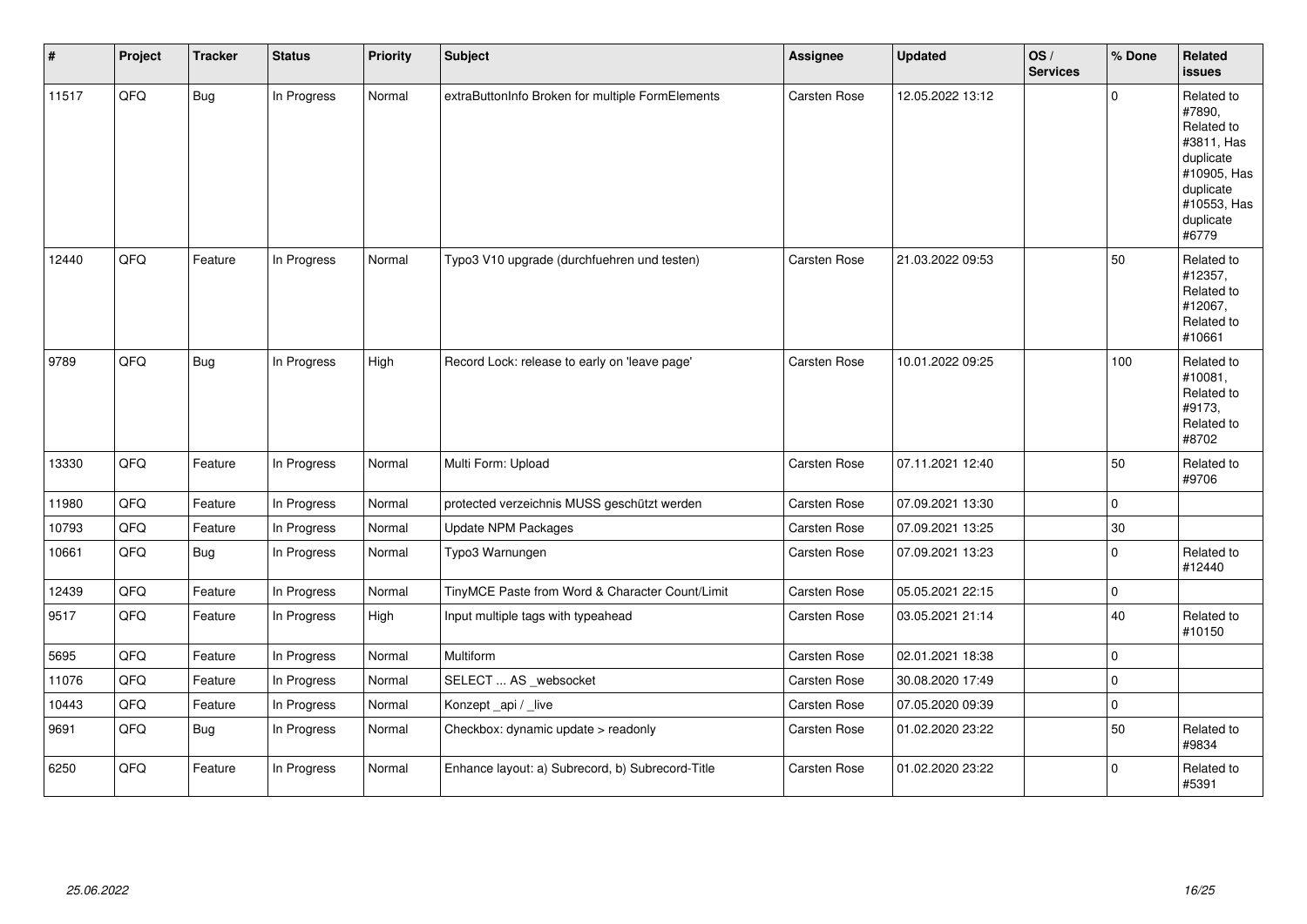| #     | Project | <b>Tracker</b> | <b>Status</b>              | <b>Priority</b> | <b>Subject</b>                                                                       | <b>Assignee</b>   | <b>Updated</b>   | OS/<br><b>Services</b> | % Done      | Related<br><b>issues</b>                                               |
|-------|---------|----------------|----------------------------|-----------------|--------------------------------------------------------------------------------------|-------------------|------------------|------------------------|-------------|------------------------------------------------------------------------|
| 12630 | QFQ     | Feature        | In Progress                | Normal          | Input: date[time]: min / max values                                                  | Enis Nuredini     | 20.06.2022 18:31 |                        | $\Omega$    | Related to<br>#10096,<br>Related to<br>#14302,<br>Related to<br>#14303 |
| 12508 | QFQ     | Bug            | In Progress                | High            | qfq Form: sendMail                                                                   | Karin Niffeler    | 19.03.2022 17:48 |                        | $\Omega$    |                                                                        |
| 13566 | QFQ     | Feature        | Ready to sync<br>(develop) | Normal          | Delete config-example.gfg.php file                                                   | Carsten Rose      | 23.12.2021 09:25 |                        | $\Omega$    |                                                                        |
| 9548  | QFQ     | Feature        | Feedback                   | High            | FormElement: Pattern mismatch - optional report only on<br>focus lost                | Benjamin Baer     | 03.05.2021 21:14 |                        | $\Omega$    |                                                                        |
| 9898  | QFQ     | Bug            | Feedback                   | Normal          | Formular trotz Timeout gespeichert                                                   | Benjamin Baer     | 01.02.2020 15:56 |                        | $\Omega$    |                                                                        |
| 9535  | QFQ     | Bug            | Feedback                   | Normal          | Report:  AS '_vertical' - column to wide - vertical >> rot45,<br>rot <sub>90</sub>   | Benjamin Baer     | 01.02.2020 15:56 |                        | $\Omega$    |                                                                        |
| 12584 | QFQ     | Feature        | Feedback                   | Normal          | T3 v10 migration script: replace alias-patterns (v11)                                | Carsten Rose      | 28.05.2022 11:12 |                        | 100         |                                                                        |
| 12546 | QFQ     | Bug            | Feedback                   | Normal          | Branch 'Development' - Unit Tests mit dirty workaround<br>angepasst                  | Carsten Rose      | 19.03.2022 17:48 |                        | $\Omega$    |                                                                        |
| 5894  | QFQ     | Feature        | Feedback                   | Normal          | Typeahead in Report: show/hide rows dynamically                                      | Carsten Rose      | 18.02.2022 08:50 |                        | $\Omega$    | Related to<br>#5893.<br>Related to<br>#5885                            |
| 11347 | QFQ     | Bug            | Feedback                   | Normal          | If Bedingungen funktionieren nicht korrekt                                           | Christoph Fuchs   | 21.03.2021 20:37 |                        | $\Omega$    |                                                                        |
| 9052  | QFQ     | Feature        | Feedback                   | High            | Report: CodeMirror with SQL Syntax Highlight in FE                                   | Enis Nuredini     | 08.06.2022 10:25 |                        | $\mathbf 0$ |                                                                        |
| 11630 | QFQ     | Bug            | Feedback                   | High            | Bitte check ob CALL() in 20.11.0 noch so funktioniert wie in<br>20.4.1               | Enis Nuredini     | 28.05.2022 13:45 |                        | $\mathbf 0$ | Related to<br>#11325                                                   |
| 13767 | QFQ     | <b>Bug</b>     | Feedback                   | Normal          | date/time-picker: required shows up/down button orange                               | Enis Nuredini     | 16.05.2022 23:16 |                        | $\mathbf 0$ |                                                                        |
| 13572 | QFQ     | Feature        | Feedback                   | Normal          | Form Load: misleading error message on trying to load non<br>existent primary record | Enis Nuredini     | 16.05.2022 23:16 |                        | 100         |                                                                        |
| 10782 | QFQ     | Feature        | Feedback                   | Normal          | Tiny MCE: Image Upload                                                               | Enis Nuredini     | 16.05.2022 23:16 |                        | $\Omega$    | Related to<br>#12452                                                   |
| 10124 | QFQ     | Feature        | Feedback                   | Normal          | qfq AAI-Login                                                                        | Karin Niffeler    | 07.05.2020 09:36 |                        | $\Omega$    |                                                                        |
| 8316  | QFQ     | Bug            | Feedback                   | Normal          | Documentation/Behaviour for Nested Queries and<br>Record-Store confusing             | Nicola Chiapolini | 20.11.2019 09:14 |                        | $\Omega$    |                                                                        |
| 4445  | QFQ     | Feature        | Some day<br>maybe          | Normal          | template group: Option to simulate fieldset                                          |                   | 28.06.2021 14:11 |                        | $\mathbf 0$ |                                                                        |
| 880   | QFQ     | Feature        | Some day<br>maybe          | Urgent          | Security: PHP, SQL Injection, XSS                                                    |                   | 03.05.2021 21:14 |                        | 0           | Related to<br>#14320                                                   |
| 7278  | QFQ     | Feature        | Some day<br>maybe          | Normal          | Form: Wert vordefinieren der immer gesetzt wird                                      |                   | 02.05.2021 09:27 |                        | $\mathbf 0$ |                                                                        |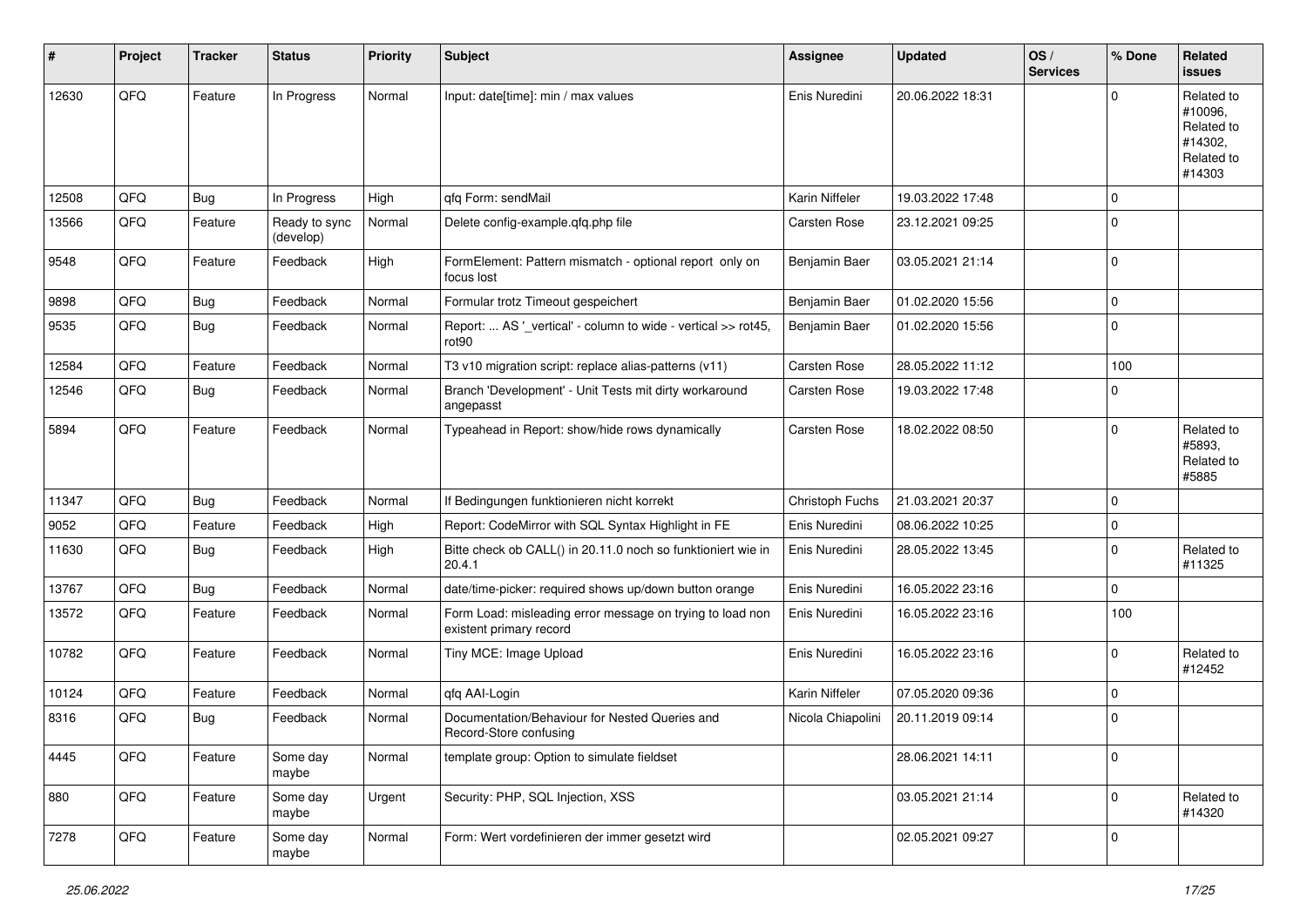| $\vert$ # | Project | <b>Tracker</b> | <b>Status</b>     | <b>Priority</b> | <b>Subject</b>                                                                                                                                                | Assignee | <b>Updated</b>   | OS/<br><b>Services</b> | % Done      | Related<br><b>issues</b> |
|-----------|---------|----------------|-------------------|-----------------|---------------------------------------------------------------------------------------------------------------------------------------------------------------|----------|------------------|------------------------|-------------|--------------------------|
| 7229      | QFQ     | Feature        | Some day<br>maybe | Normal          | New FormElement.type: Button                                                                                                                                  |          | 01.02.2021 12:32 |                        | $\mathbf 0$ |                          |
| 3880      | QFQ     | Feature        | Some day<br>maybe | Normal          | Form 'Form': anlegen einer Tabelle                                                                                                                            |          | 14.01.2021 10:12 |                        | $\mathbf 0$ |                          |
| 9126      | QFQ     | Bug            | Some day<br>maybe | Normal          | hidden Form elements are present in page source                                                                                                               |          | 02.01.2021 18:41 |                        | $\Omega$    |                          |
| 10738     | QFQ     | Feature        | Some day<br>maybe | Normal          | CORS headers for external API requests                                                                                                                        |          | 10.06.2020 14:00 |                        | $\mathbf 0$ |                          |
| 5892      | QFQ     | Feature        | Some day<br>maybe | Normal          | QFQ should use T3 API to manipulate FE GROUP<br>membership                                                                                                    |          | 01.02.2020 23:20 |                        | $\pmb{0}$   |                          |
| 5452      | QFQ     | Feature        | Some day<br>maybe | Normal          | Thumbnails from PDF: bad quality                                                                                                                              |          | 01.02.2020 23:20 |                        | $\Omega$    |                          |
| 4719      | QFQ     | Feature        | Some day<br>maybe | Normal          | Custom Message in Client in case of 'Browser tab close,<br>modification will be lost'                                                                         |          | 01.02.2020 23:20 |                        | $\Omega$    |                          |
| 4640      | QFQ     | Feature        | Some day<br>maybe | Normal          | Rename System Forms                                                                                                                                           |          | 01.02.2020 23:20 |                        | $\mathbf 0$ |                          |
| 4627      | QFQ     | Feature        | Some day<br>maybe | Normal          | dbupdate: all tables - check 'create', 'modified' if it is possible<br>to change to default 'CURRENT_TIMESTAMP' and modified<br>'ON UPDATE CURRENT TIMESTAMP' |          | 01.02.2020 23:20 |                        | $\mathbf 0$ |                          |
| 4626      | QFQ     | Feature        | Some dav<br>maybe | Normal          | Mobile View: 'classBody=qfq-form-right' makes no sense                                                                                                        |          | 01.02.2020 23:20 |                        | $\mathbf 0$ |                          |
| 4551      | QFQ     | Feature        | Some day<br>maybe | Normal          | Set 'pills' via dynamicUpdate to show/hide/disabled                                                                                                           |          | 01.02.2020 23:20 |                        | $\pmb{0}$   | Related to<br>#3752      |
| 4546      | QFQ     | <b>Bug</b>     | Some day<br>maybe | Normal          | NH: SIP storage is destroyed                                                                                                                                  |          | 01.02.2020 23:20 |                        | $\mathbf 0$ |                          |
| 4536      | QFQ     | Feature        | Some day<br>maybe | Normal          | FE upload: problem with delete if mutliple uploads an<br>FE.name="                                                                                            |          | 01.02.2020 23:20 |                        | $\Omega$    |                          |
| 4446      | QFQ     | Feature        | Some day<br>maybe | Normal          | New FE get same feldContainerId as last modifed FE                                                                                                            |          | 01.02.2020 23:20 |                        | $\pmb{0}$   |                          |
| 4443      | QFQ     | Feature        | Some day<br>maybe | Normal          | Form: multiple secondary tables                                                                                                                               |          | 01.02.2020 23:20 |                        | $\mathbf 0$ |                          |
| 7402      | QFQ     | <b>Bug</b>     | Some day<br>maybe | Normal          | thumbnail cache: outdated picture when permission denied<br>and permission resolved.                                                                          |          | 01.02.2020 23:20 |                        | $\mathbf 0$ |                          |
| 7101      | QFQ     | <b>Bug</b>     | Some day<br>maybe | Normal          | 'form' in SIP and 'report' - breaks                                                                                                                           |          | 01.02.2020 23:20 |                        | $\Omega$    |                          |
| 5851      | QFQ     | Feature        | Some day<br>maybe | Normal          | Queue System implementieren: MQTT, RabbitMQ                                                                                                                   |          | 01.02.2020 23:20 |                        | $\mathbf 0$ | Related to<br>#5715      |
| 5850      | QFQ     | Feature        | Some day<br>maybe | Normal          | Deployment: In QFQ Doc best practice fuer zeitgemaesses<br>Deployment beschreiben                                                                             |          | 01.02.2020 23:20 |                        | $\mathbf 0$ |                          |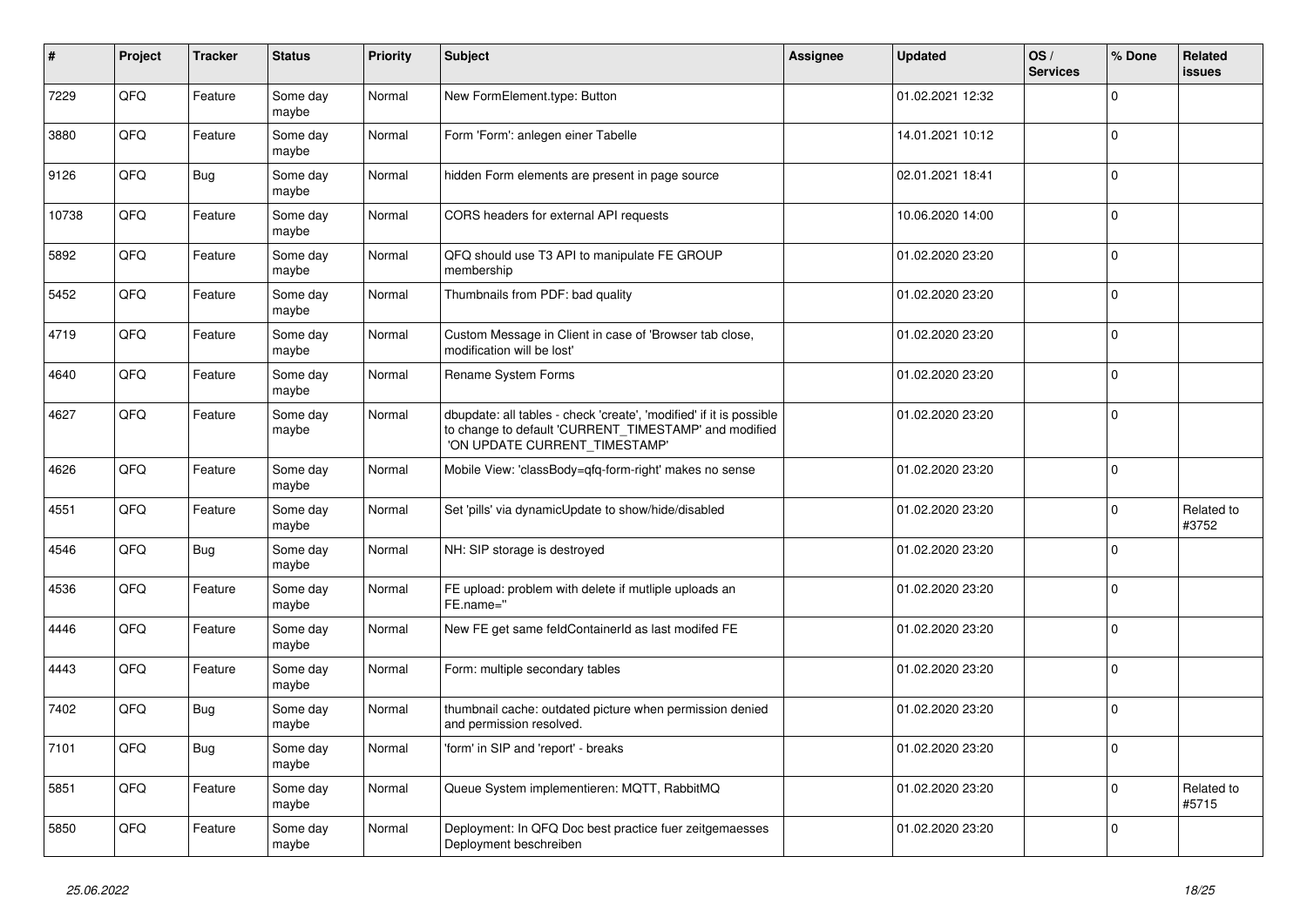| #    | Project | <b>Tracker</b> | <b>Status</b>     | <b>Priority</b> | <b>Subject</b>                                                                                               | Assignee | <b>Updated</b>   | OS/<br><b>Services</b> | % Done         | Related<br><b>issues</b>                    |
|------|---------|----------------|-------------------|-----------------|--------------------------------------------------------------------------------------------------------------|----------|------------------|------------------------|----------------|---------------------------------------------|
| 5455 | QFQ     | Feature        | Some day<br>maybe | Normal          | Mail Redirects grld abhaengig                                                                                |          | 01.02.2020 23:20 |                        | 0              |                                             |
| 5342 | QFQ     | Feature        | Some day<br>maybe | Normal          | link - with HTML Attributes                                                                                  |          | 01.02.2020 23:20 |                        | $\mathbf 0$    | Related to<br>#14077                        |
| 4816 | QFQ     | Feature        | Some day<br>maybe | Normal          | Templates for QFQ Reports (Tables, Radios, )                                                                 |          | 01.02.2020 23:20 |                        | 0              |                                             |
| 4439 | QFQ     | Feature        | Some day<br>maybe | Normal          | Log: report all actions fired by an FE Element, incl. the<br>original directive (slaveld, sqllnsert, )       |          | 01.02.2020 23:20 |                        | $\mathbf 0$    | Related to<br>#4432,<br>Related to<br>#5458 |
| 4435 | QFQ     | Feature        | Some day<br>maybe | Normal          | Report: striptags - specify allowed tags                                                                     |          | 01.02.2020 23:20 |                        | $\mathbf 0$    |                                             |
| 4433 | QFQ     | Feature        | Some day<br>maybe | Normal          | Log when SIP will be destroyed by QFQ for any (security)<br>reason                                           |          | 01.02.2020 23:20 |                        | $\mathbf 0$    | Related to<br>#4432,<br>Related to<br>#5458 |
| 1234 | QFQ     | Feature        | Some day<br>maybe | Normal          | QF: Record numbering: Im Grid soll in Spalte 1 optional die<br>laufende Nummer der Records angezeigt werden. |          | 01.02.2020 23:20 |                        | $\mathbf 0$    |                                             |
| 955  | QFQ     | Feature        | Some day<br>maybe | Normal          | QF: Notizen vor/nach dem Form                                                                                |          | 01.02.2020 23:20 |                        | $\mathbf 0$    |                                             |
| 8056 | QFQ     | Feature        | Some day<br>maybe | Normal          | Termin Organisation (Reservation)                                                                            |          | 01.02.2020 23:19 |                        | $\mathbf 0$    | Related to<br>#8658                         |
| 7921 | QFQ     | Feature        | Some day<br>maybe | Normal          | Rest API Export: URL kuerzer machen                                                                          |          | 01.02.2020 23:19 |                        | $\mathbf 0$    |                                             |
| 7281 | QFQ     | <b>Bug</b>     | Some day<br>maybe | Normal          | Subrecords: on large screen separator line too short                                                         |          | 01.02.2020 23:19 |                        | $\mathbf 0$    |                                             |
| 7100 | QFQ     | Feature        | Some day<br>maybe | Normal          | Download: log access, max downloads, time limit                                                              |          | 01.02.2020 23:19 |                        | $\mathbf 0$    |                                             |
| 6704 | QFQ     | Feature        | Some day<br>maybe | Normal          | Upload Mode: Bilder in Notizen rechts sollen aktuellen<br>Upload repräsentieren.                             |          | 01.02.2020 23:19 |                        | $\mathbf 0$    | Related to<br>#3264                         |
| 6084 | QFQ     | Feature        | Some day<br>maybe | Normal          | New escape type: 'D' - convert date                                                                          |          | 01.02.2020 23:19 |                        | $\mathbf 0$    |                                             |
| 5923 | QFQ     | Feature        | Some day<br>maybe | Normal          | fillStoreSystemBySqlLate                                                                                     |          | 01.02.2020 23:19 |                        | $\mathbf 0$    |                                             |
| 5895 | QFG     | Feature        | Some day<br>maybe | Normal          | Tutorial: List of all QFQ Features                                                                           |          | 01.02.2020 23:19 |                        | $\overline{0}$ |                                             |
| 5893 | QFG     | Feature        | Some day<br>maybe | Normal          | Edit on double-click                                                                                         |          | 01.02.2020 23:19 |                        | $\pmb{0}$      | Related to<br>#5894                         |
| 5877 | QFG     | Bug            | Some day<br>maybe | Normal          | FE.type=note:bsColumn strange behaviour                                                                      |          | 01.02.2020 23:19 |                        | $\pmb{0}$      |                                             |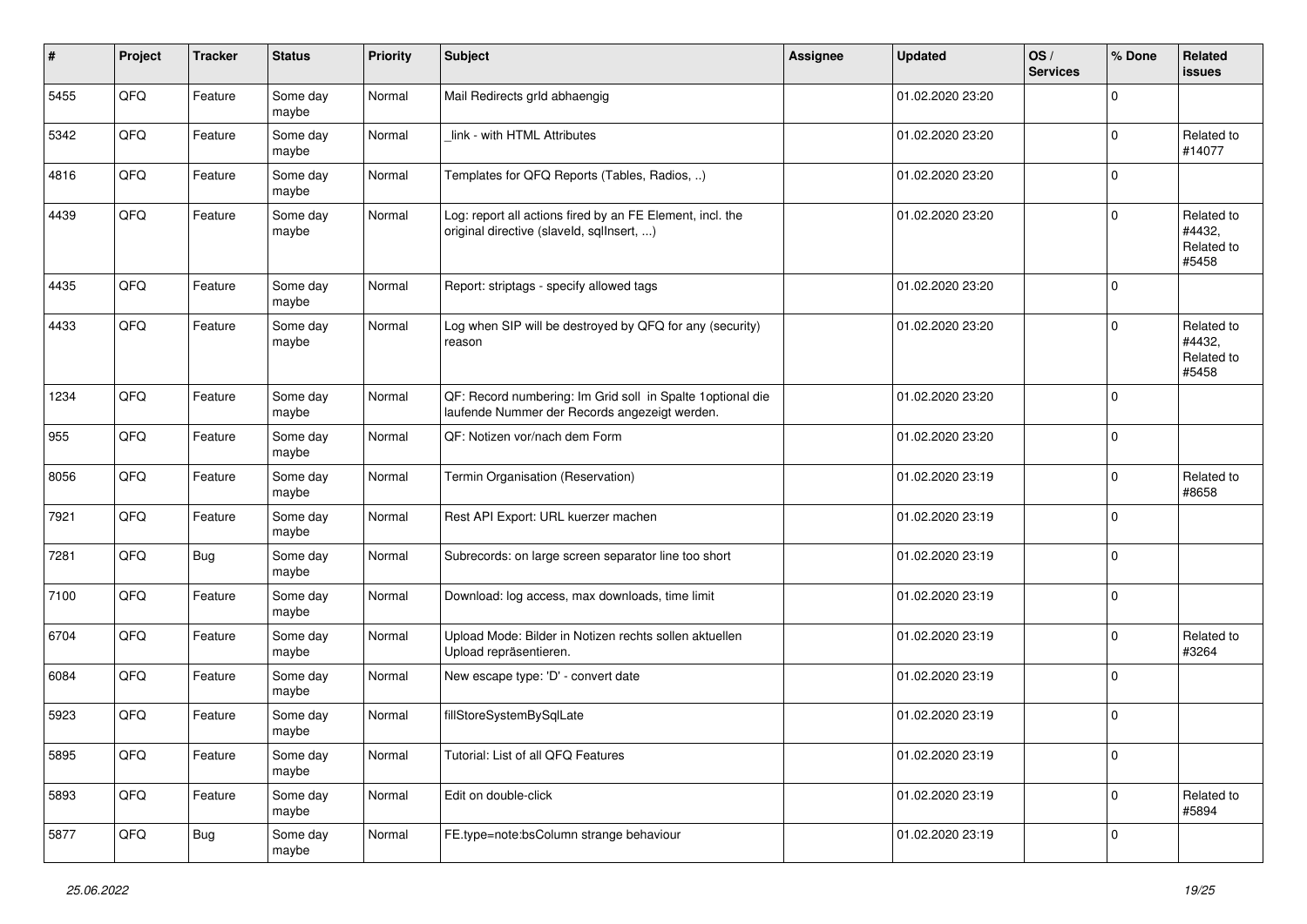| $\vert$ # | Project | <b>Tracker</b> | <b>Status</b>     | <b>Priority</b> | <b>Subject</b>                                                                                                                                           | Assignee | <b>Updated</b>   | OS/<br><b>Services</b> | % Done       | Related<br><b>issues</b> |
|-----------|---------|----------------|-------------------|-----------------|----------------------------------------------------------------------------------------------------------------------------------------------------------|----------|------------------|------------------------|--------------|--------------------------|
| 5805      | QFQ     | Feature        | Some day<br>maybe | Normal          | TypeAHead SQL value instead of key stored                                                                                                                |          | 01.02.2020 23:19 |                        | $\Omega$     | Related to<br>#5444      |
| 9024      | QFQ     | <b>Bug</b>     | Some day<br>maybe | Normal          | QFQ Einarbeitung                                                                                                                                         |          | 01.02.2020 15:56 |                        | $\mathbf 0$  |                          |
| 2950      | QFQ     | Feature        | Some day<br>maybe | Normal          | Inhalt QFQ Records als File                                                                                                                              |          | 11.12.2019 16:03 |                        | $\mathbf 0$  |                          |
| 1623      | QFQ     | Feature        | Some day<br>maybe | Normal          | RealURL                                                                                                                                                  |          | 11.12.2019 16:03 |                        | 30           |                          |
| 1510      | QFQ     | Feature        | Some day<br>maybe | Normal          | jquery von google laden, falls das nicht geht lokal                                                                                                      |          | 11.12.2019 16:03 |                        | $\mathbf 0$  |                          |
| 1253      | QFQ     | Feature        | Some day<br>maybe | Normal          | QF: Colorpicker                                                                                                                                          |          | 11.12.2019 16:03 |                        | $\mathbf 0$  |                          |
| 1251      | QFQ     | Feature        | Some day<br>maybe | Normal          | QF: Combo                                                                                                                                                |          | 11.12.2019 16:03 |                        | $\Omega$     |                          |
| 4138      | QFQ     | <b>Bug</b>     | Some day<br>maybe | Normal          | style fehlt                                                                                                                                              |          | 11.12.2019 16:03 |                        | $\pmb{0}$    |                          |
| 4122      | QFQ     | Bug            | Some day<br>maybe | Normal          | file: Render Mode hat keinen Effekt                                                                                                                      |          | 11.12.2019 16:03 |                        | $\Omega$     |                          |
| 4027      | QFQ     | Feature        | Some day<br>maybe | Normal          | Missing: orange 'check' / 'bullet'                                                                                                                       |          | 11.12.2019 16:03 |                        | $\mathbf 0$  |                          |
| 3879      | QFQ     | Feature        | Some day<br>maybe | Normal          | Form 'FormElement': Beim Feld 'name' rechts in der Notiz<br>einen Link einblenden - a) aktuelle Definition anzeigen, b)<br>Spalte in der Tabelle anlegen |          | 11.12.2019 16:03 |                        | $\mathbf 0$  |                          |
| 3878      | QFQ     | Feature        | Some day<br>maybe | Normal          | Form 'FormElement': Spalte 'name' typeAhead mit<br>Spaltennamen der Primarytable.                                                                        |          | 11.12.2019 16:03 |                        | $\Omega$     |                          |
| 3646      | QFQ     | Feature        | Some day<br>maybe | Normal          | Moeglichkeit HTML Tags in Reports auszugeben (zu<br>enkodieren: htmlspecialchars)                                                                        |          | 11.12.2019 16:02 |                        | $\pmb{0}$    | Related to<br>#14320     |
| 3617      | QFQ     | Feature        | Some day<br>maybe | Normal          | Load javascripts at bottom                                                                                                                               |          | 11.12.2019 16:02 |                        | $\mathbf{0}$ |                          |
| 3567      | QFQ     | Feature        | Some day<br>maybe | Low             | 'Save', 'Close', 'New' als FormElement                                                                                                                   |          | 11.12.2019 16:02 |                        | $\mathbf 0$  |                          |
| 3495      | QFQ     | Feature        | Some day<br>maybe | Normal          | Predifined Parameter werden nicht in '+' (add new record)<br>SIP gerendert.                                                                              |          | 11.12.2019 16:02 |                        | $\pmb{0}$    |                          |
| 5160      | QFQ     | Feature        | Some day<br>maybe | Normal          | QFQ collaborative / together.js, ShareJS, y-js, collaborative,                                                                                           |          | 11.12.2019 16:02 |                        | $\Omega$     |                          |
| 5129      | QFQ     | Feature        | Some day<br>maybe | Normal          | Reports: SQL fuer x Achse und y Achse                                                                                                                    |          | 11.12.2019 16:02 |                        | $\mathbf 0$  |                          |
| 4974      | QFQ     | Feature        | Some day<br>maybe | Normal          | Long polling - inform all listening clients of changes                                                                                                   |          | 11.12.2019 16:02 |                        | $\mathbf 0$  |                          |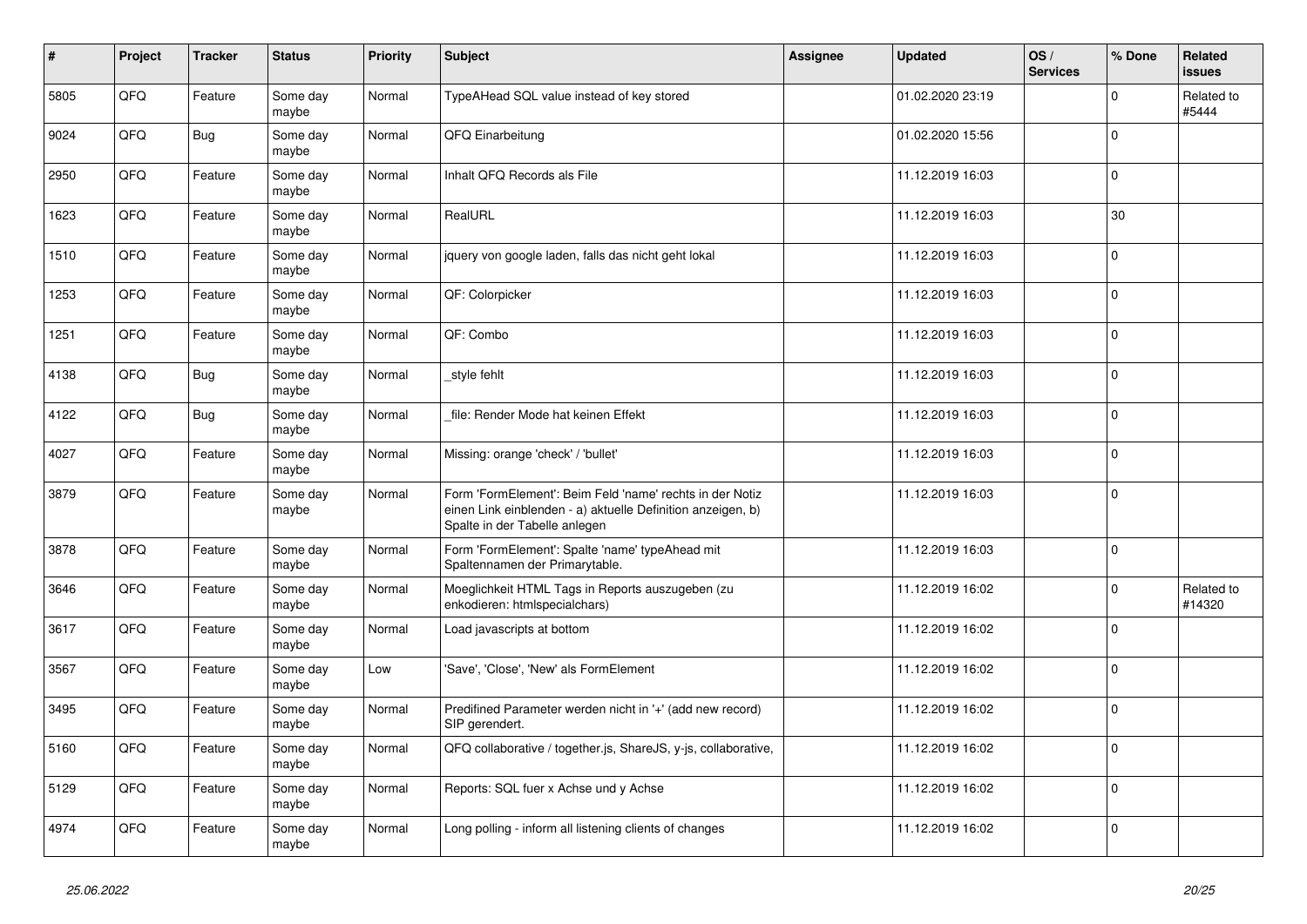| #    | Project | <b>Tracker</b> | <b>Status</b>     | <b>Priority</b> | <b>Subject</b>                                                                            | <b>Assignee</b> | <b>Updated</b>   | OS/<br><b>Services</b> | % Done      | Related<br>issues                                                      |
|------|---------|----------------|-------------------|-----------------|-------------------------------------------------------------------------------------------|-----------------|------------------|------------------------|-------------|------------------------------------------------------------------------|
| 4444 | QFQ     | Feature        | Some day<br>maybe | Normal          | FE.type=upload: detect mime type                                                          |                 | 11.12.2019 16:02 |                        | 0           | Related to<br>#4303                                                    |
| 4442 | QFQ     | Feature        | Some day<br>maybe | Normal          | Special Column Name: _link - new symbol G (Glyph) to<br>choose any available symbol       |                 | 11.12.2019 16:02 |                        | $\mathbf 0$ |                                                                        |
| 4441 | QFQ     | Bug            | Some day<br>maybe | Normal          | \$_SERVER Vars sollten nur aus dem Store genommen<br>werden - Code entsprechend anpassen. |                 | 11.12.2019 16:02 |                        | $\mathbf 0$ |                                                                        |
| 4440 | QFQ     | Feature        | Some day<br>maybe | Normal          | Manual.rst: explain how to. expand PHP Session to 4h                                      |                 | 11.12.2019 16:02 |                        | $\mathbf 0$ |                                                                        |
| 6515 | QFQ     | Feature        | Some day<br>maybe | Normal          | Formular: Felder dynamisch ein/ausblenden                                                 |                 | 11.12.2019 16:02 |                        | $\mathbf 0$ |                                                                        |
| 6299 | QFQ     | Feature        | Some day<br>maybe | Normal          | Attack detection: log table with invalid SIP access                                       |                 | 11.12.2019 16:02 |                        | 0           | Related to<br>#3947                                                    |
| 6288 | QFQ     | Feature        | Some day<br>maybe | Normal          | Best Practice: Erklaeren wie man ein Formular ganz in<br>'weiss' erstellen kann           |                 | 11.12.2019 16:02 |                        | $\mathbf 0$ |                                                                        |
| 6083 | QFQ     | Feature        | Some day<br>maybe | Normal          | Dynamic Update: Value Check via SQL                                                       |                 | 11.12.2019 16:02 |                        | $\mathbf 0$ |                                                                        |
| 5783 | QFQ     | Feature        | Some day<br>maybe | Normal          | <b>BPMN View/Edit</b>                                                                     |                 | 11.12.2019 16:02 |                        | $\mathbf 0$ |                                                                        |
| 7108 | QFQ     | Feature        | Some day<br>maybe | Normal          | QFQ Wrap Elements                                                                         |                 | 11.12.2019 16:01 |                        | $\mathbf 0$ |                                                                        |
| 7106 | QFQ     | Feature        | Some day<br>maybe | Normal          | Beispiel Nummerierung von Rows in Report                                                  |                 | 11.12.2019 16:01 |                        | $\mathbf 0$ |                                                                        |
| 7105 | QFQ     | Feature        | Some day<br>maybe | Normal          | Beispiel wie man in einer zweiten Tabelle speichert.                                      |                 | 11.12.2019 16:01 |                        | $\mathbf 0$ |                                                                        |
| 7104 | QFQ     | Feature        | Some day<br>maybe | Normal          | Manual: hint about escaping if '\r' appears in mail body                                  |                 | 11.12.2019 16:01 |                        | $\mathbf 0$ |                                                                        |
| 6992 | QFQ     | Feature        | Some day<br>maybe | Normal          | DB exception: Syntax Highlight                                                            |                 | 11.12.2019 16:01 |                        | $\mathbf 0$ | Related to<br>#5450                                                    |
| 9020 | QFQ     | <b>Bug</b>     | Some day<br>maybe | Normal          | radio mit buttonClass und dynamicUpdate lassen sich nicht<br>kombinieren                  |                 | 11.12.2019 16:01 |                        | $\mathbf 0$ |                                                                        |
| 7732 | QFQ     | Feature        | Some day<br>maybe | Normal          | Javascript: Lazy Loading der add on libs                                                  | Benjamin Baer   | 08.06.2022 10:38 |                        | $\mathbf 0$ | Related to<br>#12611,<br>Related to<br>#12490,<br>Related to<br>#10013 |
| 9130 | QFQ     | Feature        | Some day<br>maybe | Normal          | tablesorter: Automatic Row numbering / Zeilenummer                                        | Benjamin Baer   | 01.02.2020 23:22 |                        | $\mathbf 0$ |                                                                        |
| 6972 | QFQ     | Feature        | Some day<br>maybe | Normal          | Fabric Clipboard / cross browser tab                                                      | Benjamin Baer   | 01.02.2020 23:21 |                        | $\mathbf 0$ |                                                                        |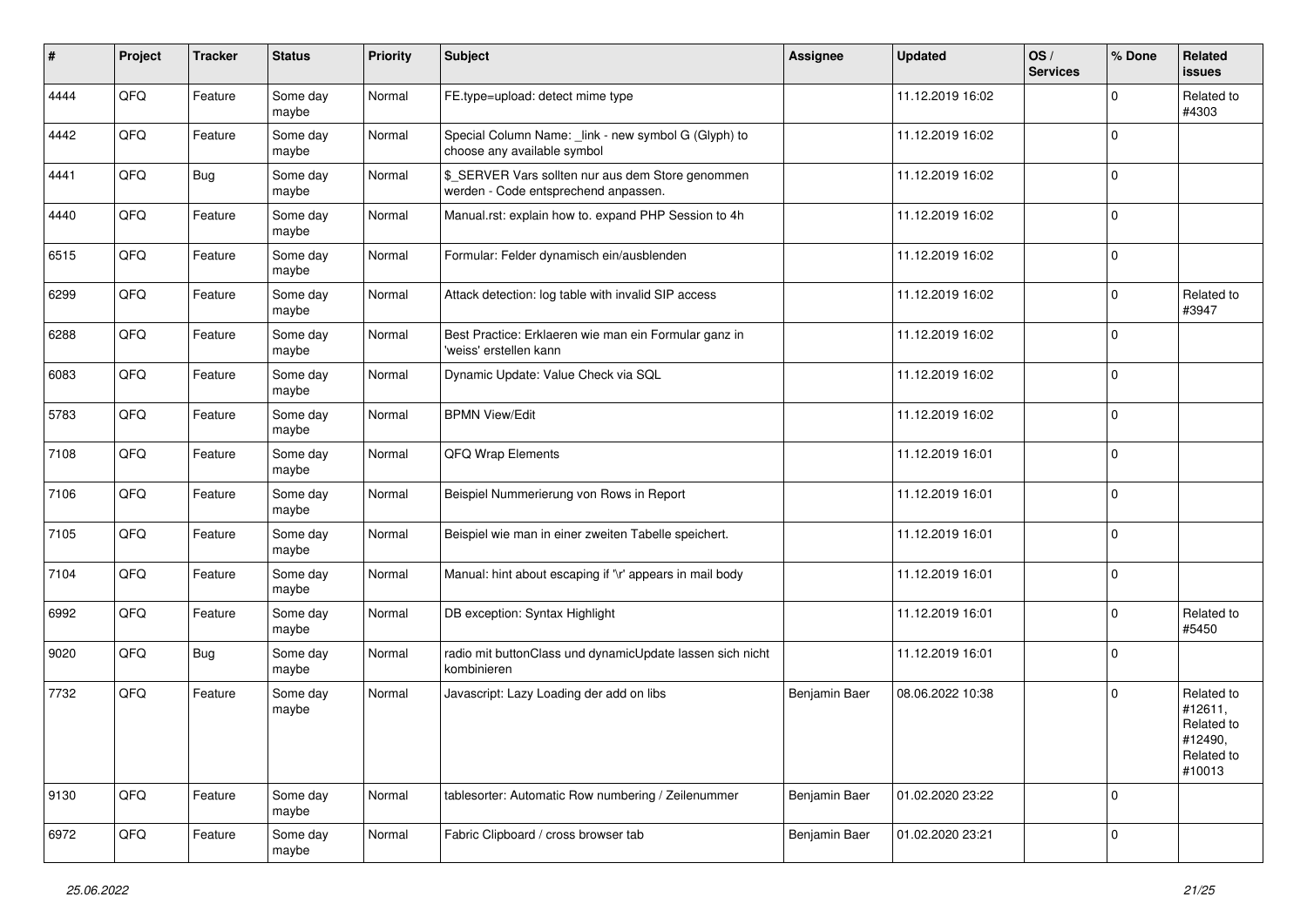| #     | Project | <b>Tracker</b> | <b>Status</b>     | <b>Priority</b> | <b>Subject</b>                                                                                                                                           | <b>Assignee</b> | <b>Updated</b>   | OS/<br><b>Services</b> | % Done      | Related<br>issues                                                     |
|-------|---------|----------------|-------------------|-----------------|----------------------------------------------------------------------------------------------------------------------------------------------------------|-----------------|------------------|------------------------|-------------|-----------------------------------------------------------------------|
| 6970  | QFQ     | Feature        | Some day<br>maybe | Normal          | tablesorter: default fuer 'sortReset' aendern von 'Ctrl' zu 'Alt'                                                                                        | Benjamin Baer   | 01.02.2020 23:21 |                        | $\mathbf 0$ |                                                                       |
| 5024  | QFQ     | Feature        | Some day<br>maybe | Normal          | Fabric: Generate PDF with edits                                                                                                                          | Benjamin Baer   | 01.02.2020 23:20 |                        | 0           | Related to<br>#10704                                                  |
| 4454  | QFQ     | Bug            | Some day<br>maybe | Normal          | Required Elements: multiple elements in a row - whole row<br>marked if only one input is empty.                                                          | Benjamin Baer   | 01.02.2020 23:20 |                        | $\mathbf 0$ |                                                                       |
| 4398  | QFQ     | <b>Bug</b>     | Some day<br>maybe | Normal          | Typeahead: mouse click in a prefilled input opens a single<br>item dropdown with the current value - click on it seems to<br>set the value, not the key. | Benjamin Baer   | 01.02.2020 23:20 |                        | $\mathbf 0$ | Related to<br>#4457                                                   |
| 8522  | QFQ     | Feature        | Some day<br>maybe | Normal          | build QFQ - npm warnings                                                                                                                                 | Benjamin Baer   | 01.02.2020 23:19 |                        | 50          |                                                                       |
| 5389  | QFQ     | Feature        | Some day<br>maybe | Normal          | QFQ Design: Multline label / note                                                                                                                        | Benjamin Baer   | 01.02.2020 23:19 |                        | $\mathbf 0$ |                                                                       |
| 2063  | QFQ     | <b>Bug</b>     | Some day<br>maybe | Normal          | Pills auf 'inaktiv' setzen falls keine Element auf dem Pill<br>sichtbar sind.                                                                            | Benjamin Baer   | 11.12.2019 16:03 |                        | $\mathbf 0$ | Related to<br>#3752                                                   |
| 3692  | QFQ     | Feature        | Some day<br>maybe | Normal          | QFQ Webseite                                                                                                                                             | Benjamin Baer   | 11.12.2019 16:02 |                        | $\mathbf 0$ | Related to<br>#5033                                                   |
| 3415  | QFQ     | Feature        | Some day<br>maybe | Normal          | FE Login Box Templatefile                                                                                                                                | Benjamin Baer   | 11.12.2019 16:02 |                        | $\mathbf 0$ |                                                                       |
| 4420  | QFQ     | Feature        | Some day<br>maybe | Normal          | Client: Local Storage - store the changes of a form, local in<br>the browser.                                                                            | Benjamin Baer   | 11.12.2019 16:02 |                        | $\mathbf 0$ |                                                                       |
| 10013 | QFQ     | Feature        | Some day<br>maybe | Normal          | FE.typ=editor: CodeMirror                                                                                                                                | Carsten Rose    | 08.06.2022 10:37 |                        | $\mathbf 0$ | Related to<br>#12611,<br>Related to<br>#12490,<br>Related to<br>#7732 |
| 12611 | QFQ     | Feature        | Some day<br>maybe | Normal          | Refactoring: Bootstrap with Lazy Loading                                                                                                                 | Carsten Rose    | 08.06.2022 10:37 |                        | $\mathbf 0$ | Related to<br>#12490,<br>Related to<br>#10013,<br>Related to<br>#7732 |
| 5548  | QFQ     | Feature        | Some day<br>maybe | Normal          | 801 Textfiles/Scriptfiles als Thumbnail                                                                                                                  | Carsten Rose    | 07.03.2022 16:26 |                        | $\mathbf 0$ |                                                                       |
| 12337 | QFQ     | Feature        | Some day<br>maybe | Normal          | Database.php: better caching                                                                                                                             | Carsten Rose    | 16.09.2021 15:10 |                        | $\mathsf 0$ |                                                                       |
| 12315 | QFG     | Feature        | Some day<br>maybe | Normal          | Form History (Diffs) / Backups                                                                                                                           | Carsten Rose    | 16.09.2021 15:10 |                        | $\pmb{0}$   |                                                                       |
| 11323 | QFQ     | Feature        | Some day<br>maybe | Normal          | Report Frontend Editor Modal + Codemirror                                                                                                                | Carsten Rose    | 16.09.2021 15:10 |                        | $\mathbf 0$ | Related to<br>#11036                                                  |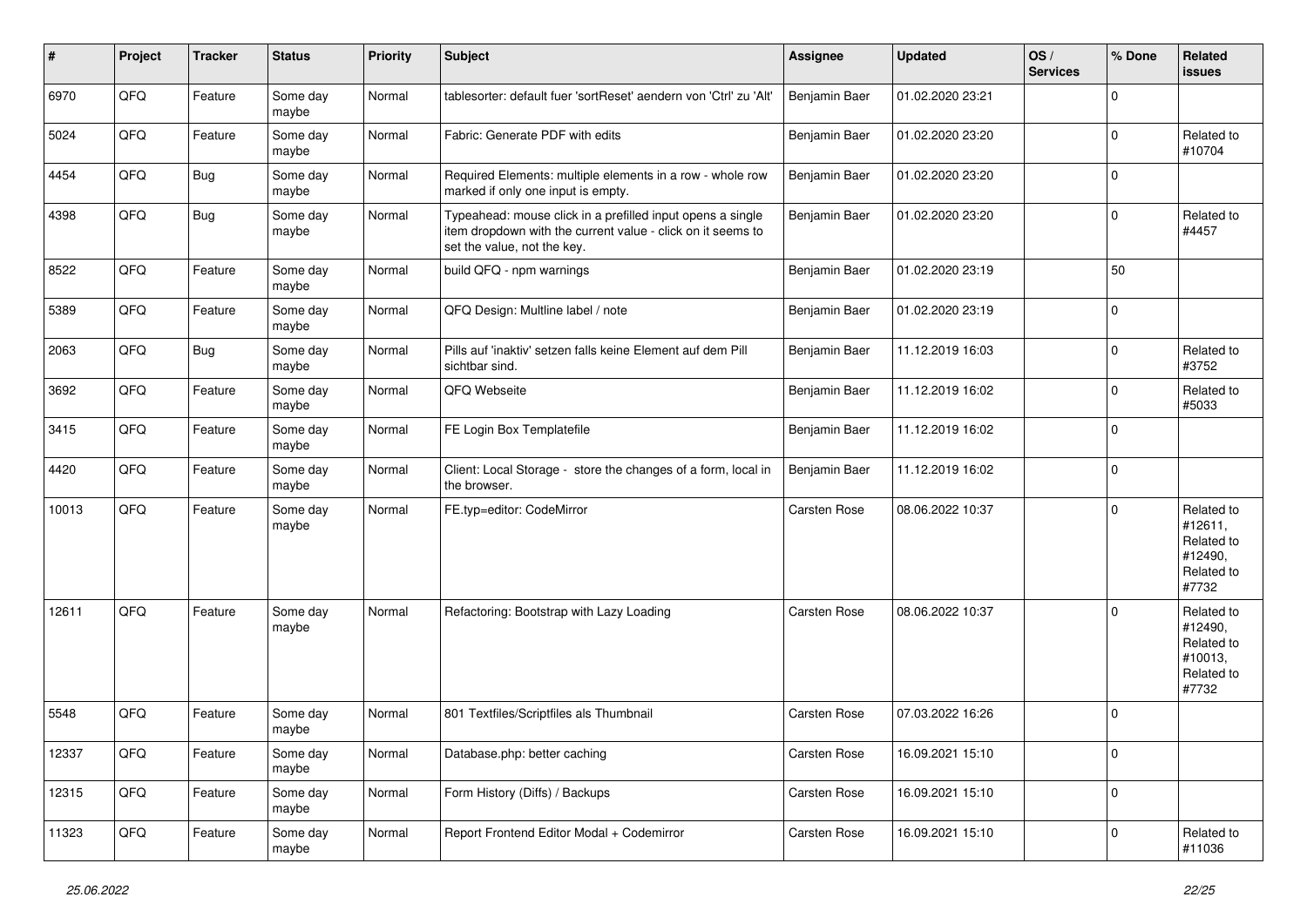| #     | Project | <b>Tracker</b> | <b>Status</b>     | <b>Priority</b> | <b>Subject</b>                                                                               | <b>Assignee</b>     | <b>Updated</b>   | OS/<br><b>Services</b> | % Done      | Related<br><b>issues</b>                     |
|-------|---------|----------------|-------------------|-----------------|----------------------------------------------------------------------------------------------|---------------------|------------------|------------------------|-------------|----------------------------------------------|
| 11322 | QFQ     | Feature        | Some day<br>maybe | Normal          | Form Element JSON - (multiline parameter field)                                              | Carsten Rose        | 16.09.2021 15:10 |                        | $\Omega$    |                                              |
| 11217 | QFQ     | Feature        | Some day<br>maybe | Normal          | <b>Extend Script Functionality</b>                                                           | Carsten Rose        | 16.09.2021 15:10 |                        | $\mathbf 0$ |                                              |
| 10716 | QFQ     | Feature        | Some day<br>maybe | Normal          | Business Logic mit Externen Skripten                                                         | Carsten Rose        | 16.09.2021 15:10 |                        | $\Omega$    | Related to<br>#10713,<br>Related to<br>#8217 |
| 10095 | QFQ     | Feature        | Some day<br>maybe | Normal          | Generic Gitlab Integration into QFQ                                                          | <b>Carsten Rose</b> | 16.09.2021 15:10 |                        | $\mathbf 0$ |                                              |
| 8586  | QFQ     | Feature        | Some day<br>maybe | Normal          | QFQ: Enhance Error message for 'record not found'                                            | Carsten Rose        | 16.09.2021 15:10 |                        | $\Omega$    |                                              |
| 8520  | QFQ     | Feature        | Some day<br>maybe | Normal          | Bring QFQ to Composer                                                                        | Carsten Rose        | 16.09.2021 15:10 |                        | $\Omega$    |                                              |
| 8101  | QFQ     | Feature        | Some day<br>maybe | Normal          | Password hash: support further hashing methods                                               | <b>Carsten Rose</b> | 16.09.2021 15:10 |                        | $\mathbf 0$ |                                              |
| 7456  | QFQ     | <b>Bug</b>     | Some day<br>maybe | Low             | Todos in Code: solve or make ticket                                                          | Carsten Rose        | 16.09.2021 15:10 |                        | $\mathbf 0$ |                                              |
| 7453  | QFQ     | Feature        | Some day<br>maybe | Normal          | import / export forms QFQ                                                                    | Carsten Rose        | 16.09.2021 15:10 |                        | $\mathbf 0$ |                                              |
| 7452  | QFQ     | Feature        | Some day<br>maybe | Normal          | automate deployment new QFQ version                                                          | Carsten Rose        | 16.09.2021 15:10 |                        | $\mathbf 0$ |                                              |
| 11036 | QFQ     | Feature        | Some day<br>maybe | Normal          | inline report editor permissions                                                             | <b>Carsten Rose</b> | 16.09.2021 15:09 |                        | $\mathbf 0$ | Related to<br>#11323                         |
| 10745 | QFQ     | Feature        | Some day<br>maybe | Normal          | Tablesorter Excel Export                                                                     | Carsten Rose        | 16.09.2021 15:09 |                        | $\mathbf 0$ |                                              |
| 10116 | QFQ     | Feature        | Some day<br>maybe | Normal          | TypeAhead: Tag - show inside 'input' element                                                 | Carsten Rose        | 16.09.2021 15:09 |                        | $\mathbf 0$ |                                              |
| 9669  | QFQ     | <b>Bug</b>     | Some day<br>maybe | Normal          | Checkbox / Template Group: radio/checkbox visible broken<br>after 'add'                      | Carsten Rose        | 16.06.2021 13:47 |                        | $\mathbf 0$ | Related to<br>#8091                          |
| 4279  | QFQ     | <b>Bug</b>     | Some day<br>maybe | High            | config.linkVars lost                                                                         | Carsten Rose        | 03.05.2021 21:14 |                        | $\mathbf 0$ |                                              |
| 4258  | QFQ     | Feature        | Some day<br>maybe | High            | System Defaults: Forms                                                                       | Carsten Rose        | 03.05.2021 21:14 |                        | $\mathbf 0$ |                                              |
| 3990  | QFQ     | Feature        | Some day<br>maybe | High            | custom class definition: add space automatically                                             | Carsten Rose        | 03.05.2021 21:14 |                        | $\mathbf 0$ |                                              |
| 3967  | QFQ     | Feature        | Some day<br>maybe | High            | Report: Checkbox, Radio, Dropdown, Input welches ohne<br>Submit funktioniert - 'Inline-Form' | Carsten Rose        | 03.05.2021 21:14 |                        | $\mathbf 0$ |                                              |
| 3848  | QFQ     | Feature        | Some day<br>maybe | High            | Antivirus check fuer Upload files in qfq?                                                    | Carsten Rose        | 03.05.2021 21:14 |                        | $\pmb{0}$   | Related to<br>#4131                          |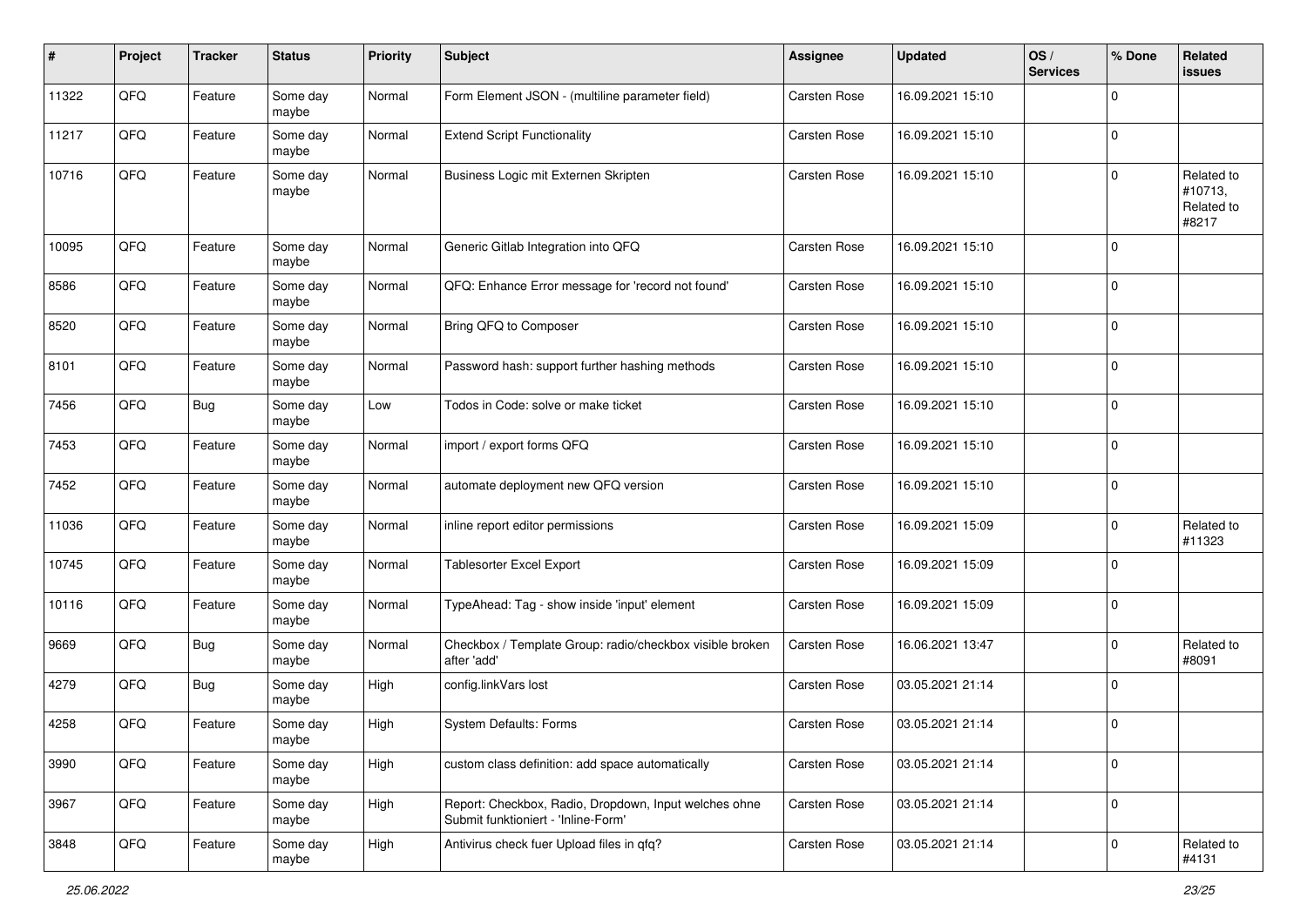| #    | Project | <b>Tracker</b> | <b>Status</b>     | Priority | <b>Subject</b>                                                                                                                     | Assignee            | <b>Updated</b>   | OS/<br><b>Services</b> | % Done      | Related<br>issues                              |
|------|---------|----------------|-------------------|----------|------------------------------------------------------------------------------------------------------------------------------------|---------------------|------------------|------------------------|-------------|------------------------------------------------|
| 3570 | QFQ     | <b>Bug</b>     | Some day<br>maybe | High     | Formular mit prmitnew permitEdit=Always wird nicht<br>aufgerufen (ist leer)                                                        | <b>Carsten Rose</b> | 03.05.2021 21:14 |                        | $\Omega$    |                                                |
| 3109 | QFQ     | <b>Bug</b>     | Some day<br>maybe | High     | RealUrl: Links werden nicht korrekt gerendert                                                                                      | Carsten Rose        | 03.05.2021 21:14 |                        | $\Omega$    |                                                |
| 3061 | QFQ     | <b>Bug</b>     | Some day<br>maybe | High     | winstitute: mysql connection durcheinander - nmhp17<br>(ag7)/QFQ arbeitet mit DB/Tabellen von biostat.                             | Carsten Rose        | 03.05.2021 21:14 |                        | $\Omega$    |                                                |
| 9281 | QFQ     | Bug            | Some day<br>maybe | Normal   | Allow STRICT_TRANS_TABLES                                                                                                          | Carsten Rose        | 02.01.2021 18:43 |                        | $\Omega$    |                                                |
| 5480 | QFQ     | Feature        | Some day<br>maybe | Normal   | QFQ: Dokumentation mit Screenshots versehen                                                                                        | <b>Carsten Rose</b> | 01.02.2020 23:20 |                        | $\Omega$    | Related to<br>#9879                            |
| 4771 | QFQ     | Bug            | Some day<br>maybe | Normal   | qfq: select-down-values empty after save (edit-form for<br>program administrators)                                                 | <b>Carsten Rose</b> | 01.02.2020 23:20 |                        | $\Omega$    | Related to<br>#4549, Has<br>duplicate<br>#4282 |
| 4659 | QFQ     | <b>Bug</b>     | Some day<br>maybe | Normal   | infoButtonExtra                                                                                                                    | <b>Carsten Rose</b> | 01.02.2020 23:20 |                        | $\Omega$    |                                                |
| 4650 | QFQ     | Feature        | Some day<br>maybe | Normal   | Convert html to doc/rtf                                                                                                            | <b>Carsten Rose</b> | 01.02.2020 23:20 |                        | $\mathbf 0$ | Related to<br>#10704                           |
| 4549 | QFQ     | Bug            | Some day<br>maybe | Normal   | TemplateGroups: FE.type SELECT loose selected value<br>after save                                                                  | Carsten Rose        | 01.02.2020 23:20 |                        | $\Omega$    | Related to<br>#4548.<br>Related to<br>#4771    |
| 4365 | QFQ     | Feature        | Some day<br>maybe | Normal   | Multi Language: new way of config                                                                                                  | Carsten Rose        | 01.02.2020 23:20 |                        | $\Omega$    |                                                |
| 4343 | QFQ     | Feature        | Some day<br>maybe | Normal   | Link: Classifier to add 'attributes'                                                                                               | Carsten Rose        | 01.02.2020 23:20 |                        | $\Omega$    | Related to<br>#14077                           |
| 5665 | QFQ     | Feature        | Some day<br>maybe | Normal   | Versuch das '{{!' nicht mehr noetig ist.                                                                                           | <b>Carsten Rose</b> | 01.02.2020 23:20 |                        | $\Omega$    | Related to<br>#7432,<br>Related to<br>#7434    |
| 5428 | QFQ     | Feature        | Some day<br>maybe | Normal   | secure thumbnail: late render on access.                                                                                           | <b>Carsten Rose</b> | 01.02.2020 23:20 |                        | $\Omega$    |                                                |
| 4757 | QFQ     | Feature        | Some day<br>maybe | Normal   | Test subrecord: download links ok? Links ok?                                                                                       | Carsten Rose        | 01.02.2020 23:20 |                        | $\Omega$    |                                                |
| 4652 | QFQ     | Feature        | Some day<br>maybe | Normal   | UZH CD: Weiterleitung auf benutzerdefinierte 403/404 Seite                                                                         | <b>Carsten Rose</b> | 01.02.2020 23:20 |                        | $\Omega$    |                                                |
| 4651 | QFQ     | Bug            | Some day<br>maybe | Normal   | 'Loading document" Modal wird angezeigt bei uzhcd type=2<br>Ansicht                                                                | Carsten Rose        | 01.02.2020 23:20 |                        | $\Omega$    |                                                |
| 4330 | QFQ     | Feature        | Some day<br>maybe | Normal   | Error Message: report missing $\{\{\ \right\}\}$ in sqlUpdate, sqlInsert,<br>sqlDelete, sqlAfter, sqlBefore in FE action elements. | Carsten Rose        | 01.02.2020 23:20 |                        | $\Omega$    |                                                |